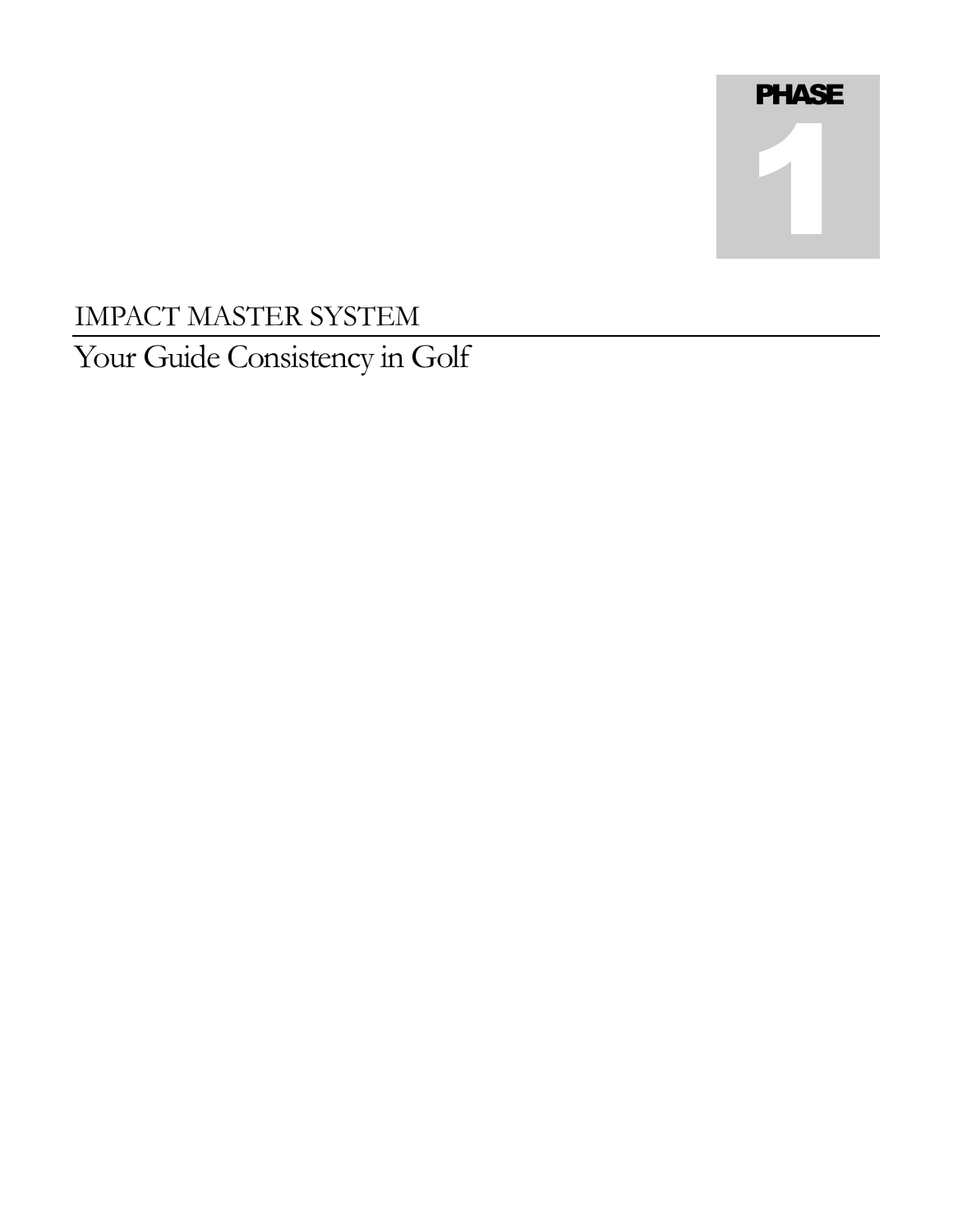ongratulations, on your purchase of the Impact Master System. First you need to know why this system works and how it will improve your game. C

This is my promise to you: That if you commit to follow this program as it is laid out, you will improve. But you need to promise me that you will follow the program and not give up too soon. I want you to know that change is uncomfortable but necessary, and it takes time. The more you focus the more quickly the changes will take place. Once you learn the proper technique, improvement and enjoyment will be the results of your hard work. The Impact Master System will be your resource for lowering your scores and elevating your enjoyment of golf for the rest of your life.

Most every golfer longs for one simple thing from their golf game: Consistency. The truth is consistency is achieved through developing one skill at a time and never getting off track.

Many golfers approach golf using what is commonly called their own individual swing. They may spend a lot of money on equipment with the idea that the best equipment will help them achieve the consistency they desire.

Ben Hogan is quoted as saying: *"Acquiring the proper technique is the only way that a good game of golf can be developed.*" I agree!

It is my goal to give you the tools for improving your golf game. There is no mystical secret to this information. The only thing needed is your commitment and willingness to do it.

Here is what the <u>Impact Master System</u> is all about.

You will learn to develop and refine the most important fundamentals of controlling the club head at the moment of impact.

The *Impact Master System* is a well-planned program aimed at success. It will become your personal practice program, teaching you "The Principles of Impact" and "The Principals of Practice". You will be using the Impact Master Wedge in conjunction with the removable training extension and the original "Plane Master" plane indicator. (You will want the Plane Master. If you have not ordered it yet, I suggest you do.) You will be performing "Drills for Skills". These drills have been designed with one goal in mind: Train your body to achieve proper position at Impact! You will be performing skill tests and mapping your progress. You will have access to our *Member Only* Impact Master School website, where you will find interactive programs that will help you achieve your goals.

The beauty of this system is that you get to hit balls and get instant feedback. So many training aids out there are not designed with the ability to actually hit golf balls. Imagine shooting a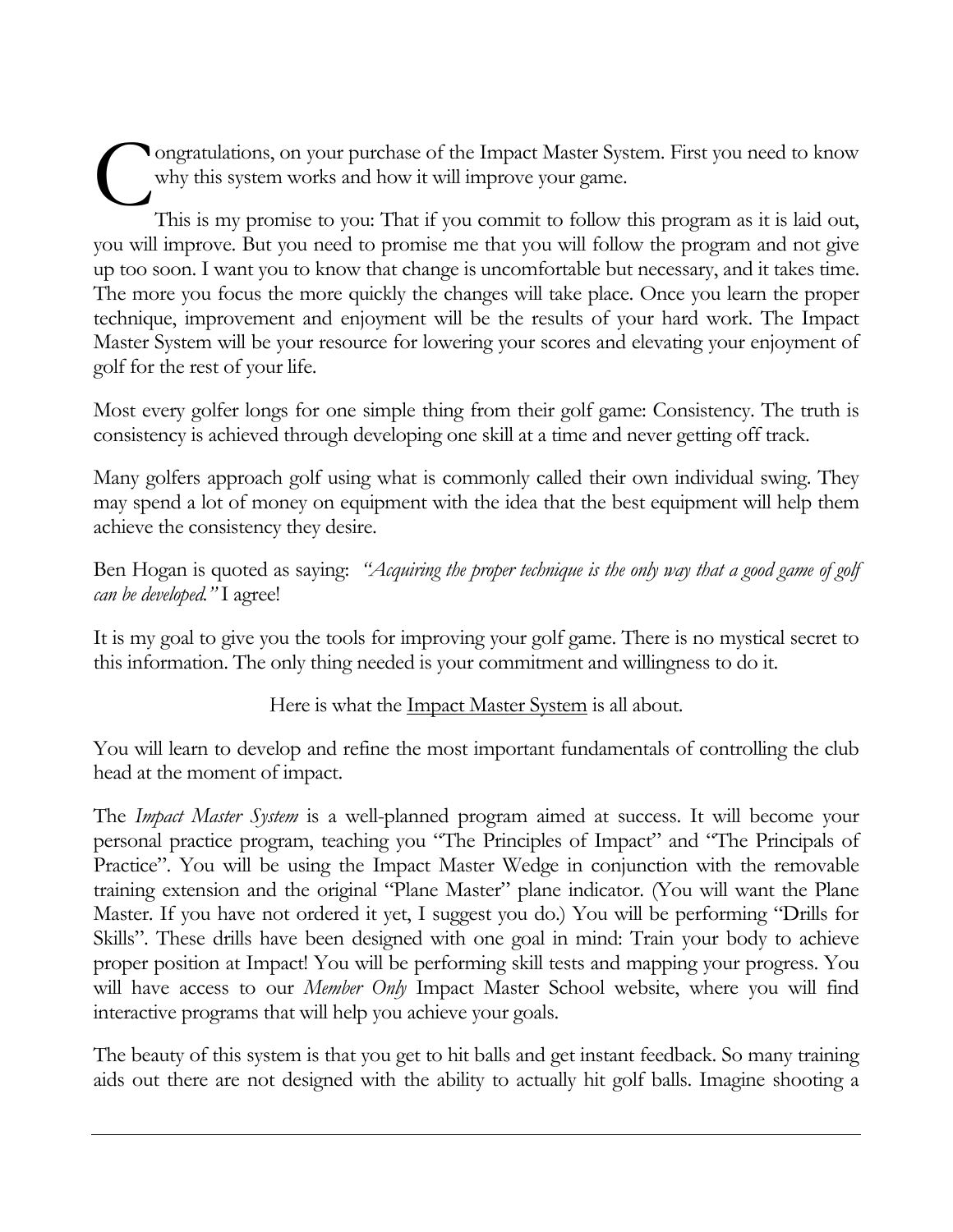basketball that is imaginary, playing the piano without hitting the keyboard, or swinging a baseball bat at thin air. Those tasks would be very boring and you would loose interest sooner than later. You get no feedback from the results of your practice. Training with the Impact Master System is fun. Soon you will be hitting balls on the "sweet spot" every time.

Why does the Impact Master System work? Practice with the system provides the most crucial element of practice: instant feedback. This feedback is produced while hitting golf balls during individual practice sessions. Practicing without feedback might teach you to get better at doing it incorrectly.

Most golfers do not develop the skills it takes to strike and control the action of the golf ball from shot to shot. The problem is simple. Golfers practice the wrong thing and get good at doing it wrong. Their contact with the golf ball and golf clubface at moment of impact is not consistent.

Impact controls trajectory, distance, and direction of each shot. These three things are affected each time the clubface and ball collide. Normally the golfer's only feedback is the flight of the ball. Perhaps every fifth or sixth shot the golfer makes good contact, by accident. As a result, the golfer does not know what they have done differently to make that good contact happen. The Impact Master System solves all that.

Welcome again to The Impact Master System. Stick with it and you will find yourself enjoying golf more than you may have ever thought possible.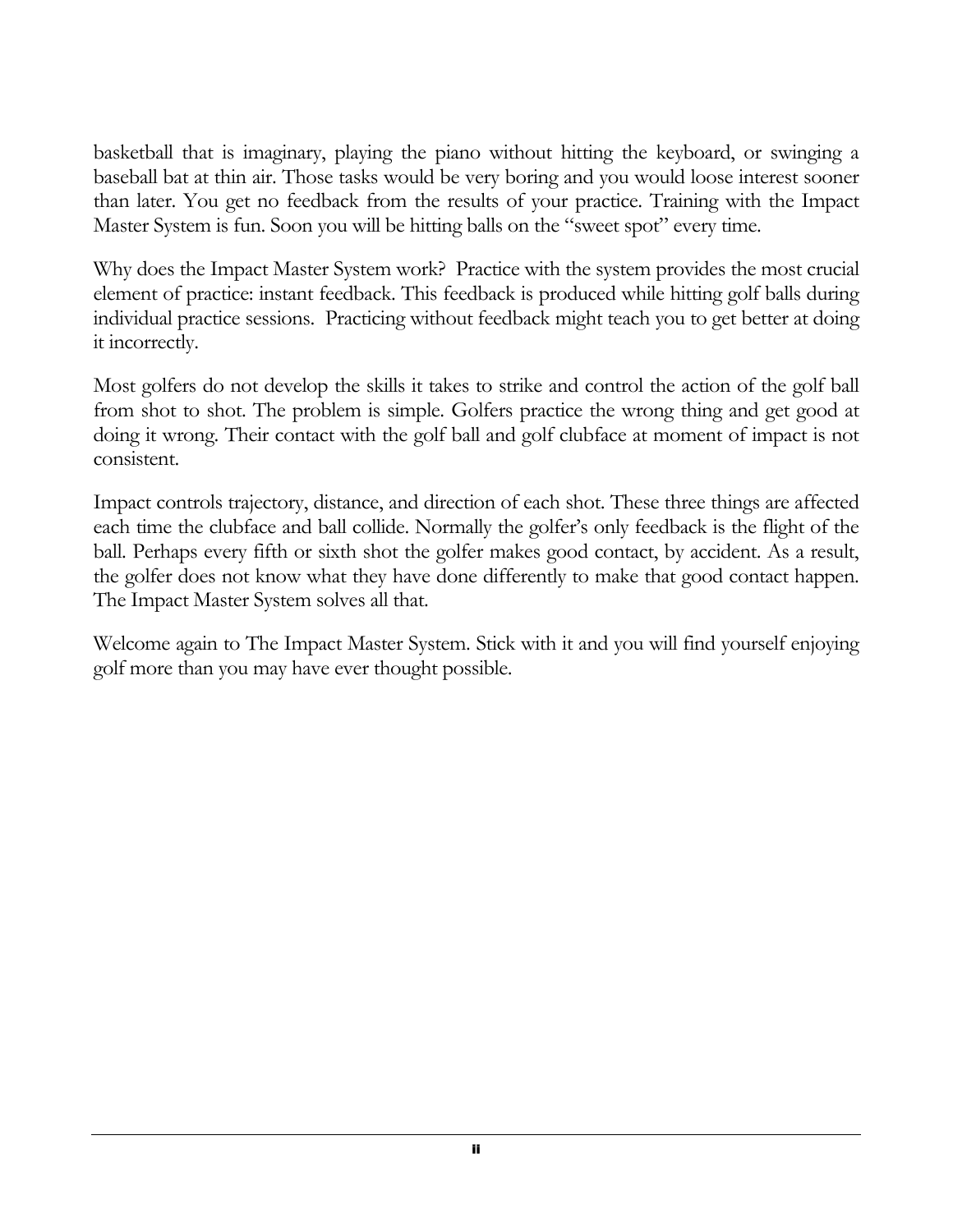# **Chapter** 1

# The Principles of Proper Impact

*Achieve the perfect position at that instant where ball and club meet.* 

orrect impact is a result of the grip end of the club being ahead of the club head at "THE MOMENT OF TRUTH". Many teachers use the term, *shaft lean forward* (the club face is slightly de-**CONTERT CONTERT CONTERT CONTERT CONTERT CONTERT CONTERT CONTERT CONTERT CONTERT CONTERT CONTERT CONTERT CONTERT CONTERT CONTERT CONTERT CONTERT CONTERT CONTERT CONTERT CONTERT CONTERT CONTERT CONTERT CONTERT CONTERT CONTE** This will produce a divot starting after the ball is struck first.



**Figure 1. Notice that the grip end of the club is ahead of the club head at the moment of impact.** 

1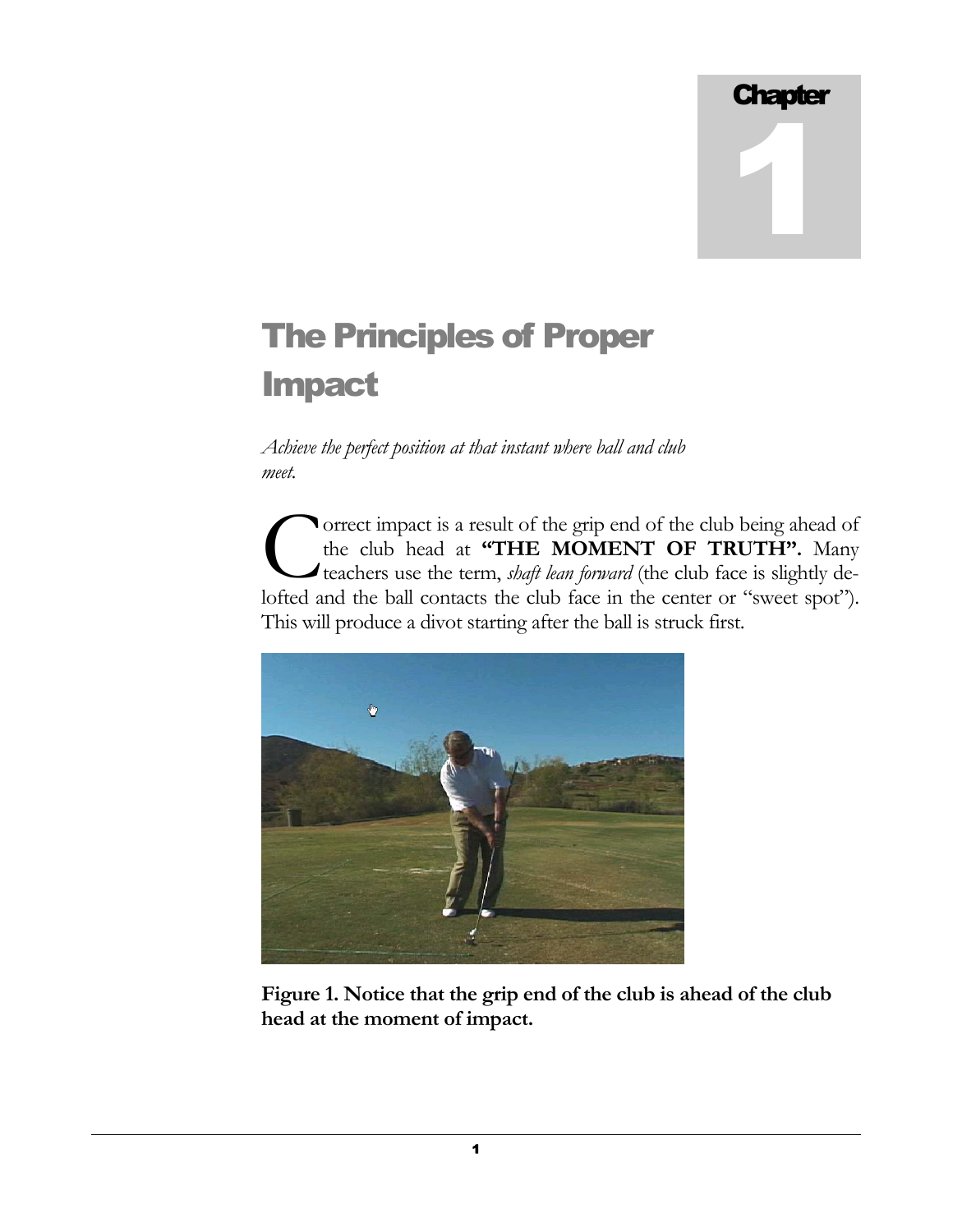## 1. Proper Impact is the Result of Proper **Technique**

At the exact moment of impact the following position is ideal:



#### **Figure 2. The proper position at impact**

- 1. The upper body is behind the shaft
- 2. The grip end of the club is ahead of club head
- 3. Shaft is leaning forward
- 4. The head is behind the ball
- 5. Lower body has moved left while the upper body stays behind.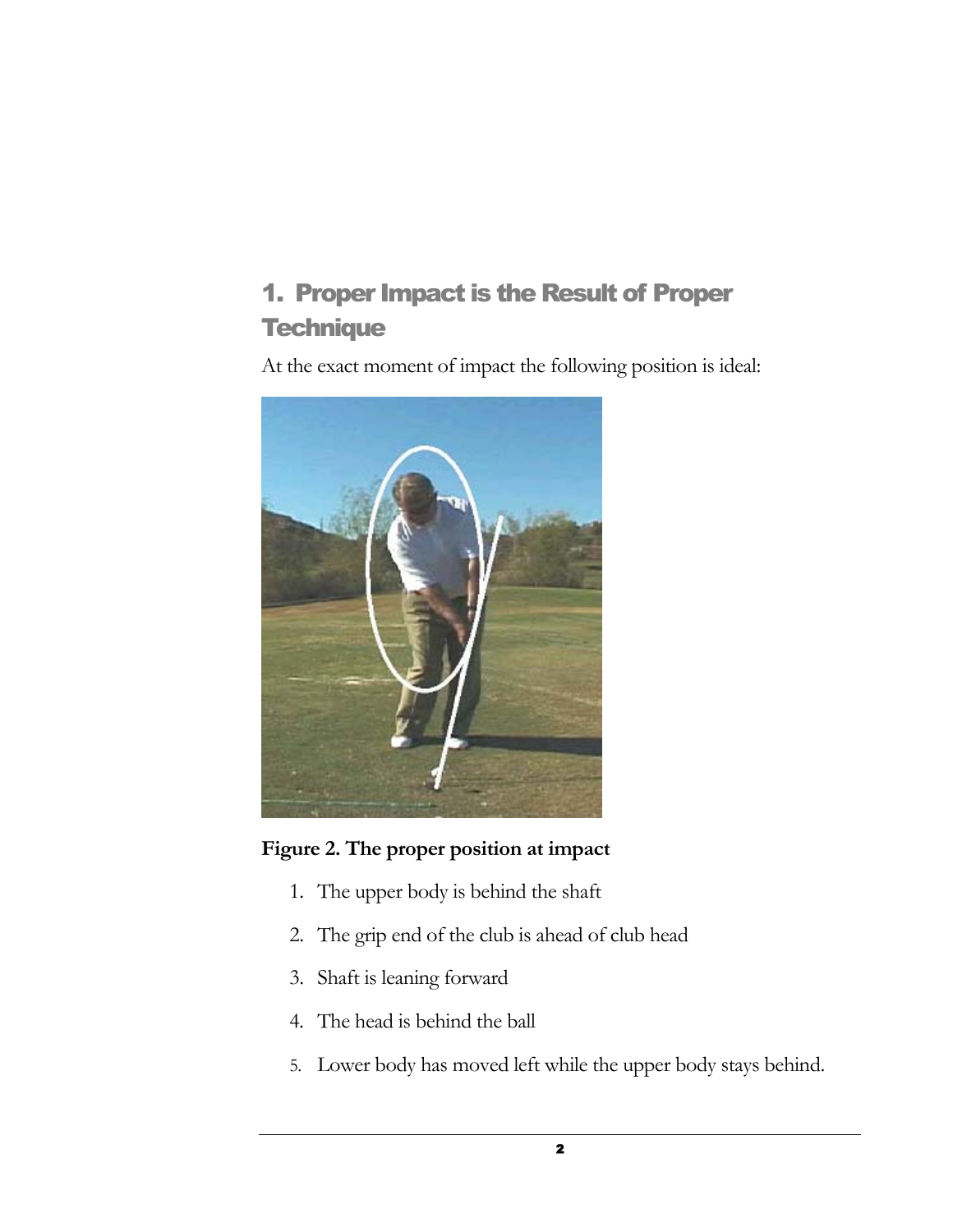6. Arms begin extending down the target line



**Figure 3. Notice how the head is behind the ball**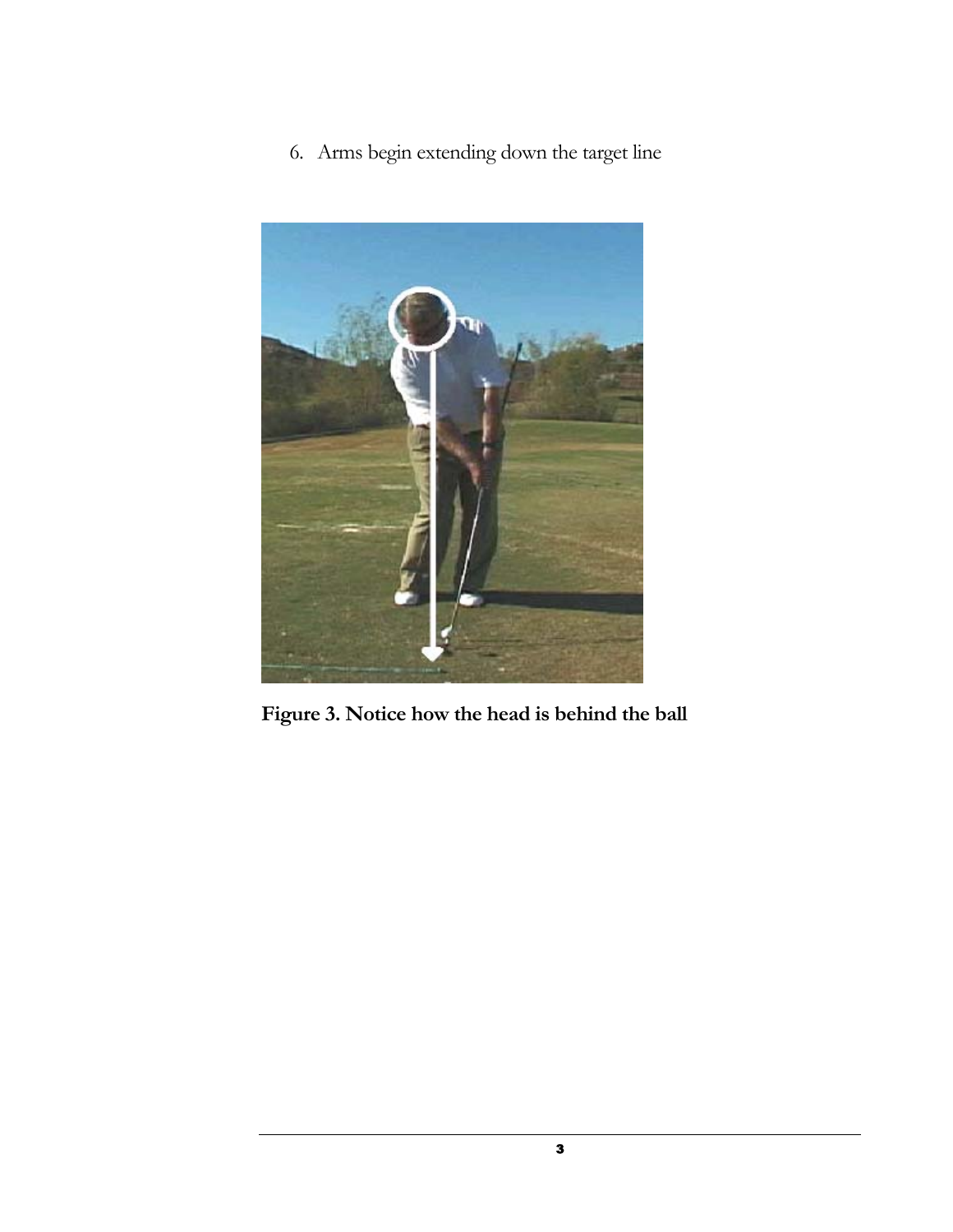

**Figure 4. From this overhead view you can clearly see what we mean by staying behind the shaft with the body** 

## 2. Proper Impact has Specific Attributes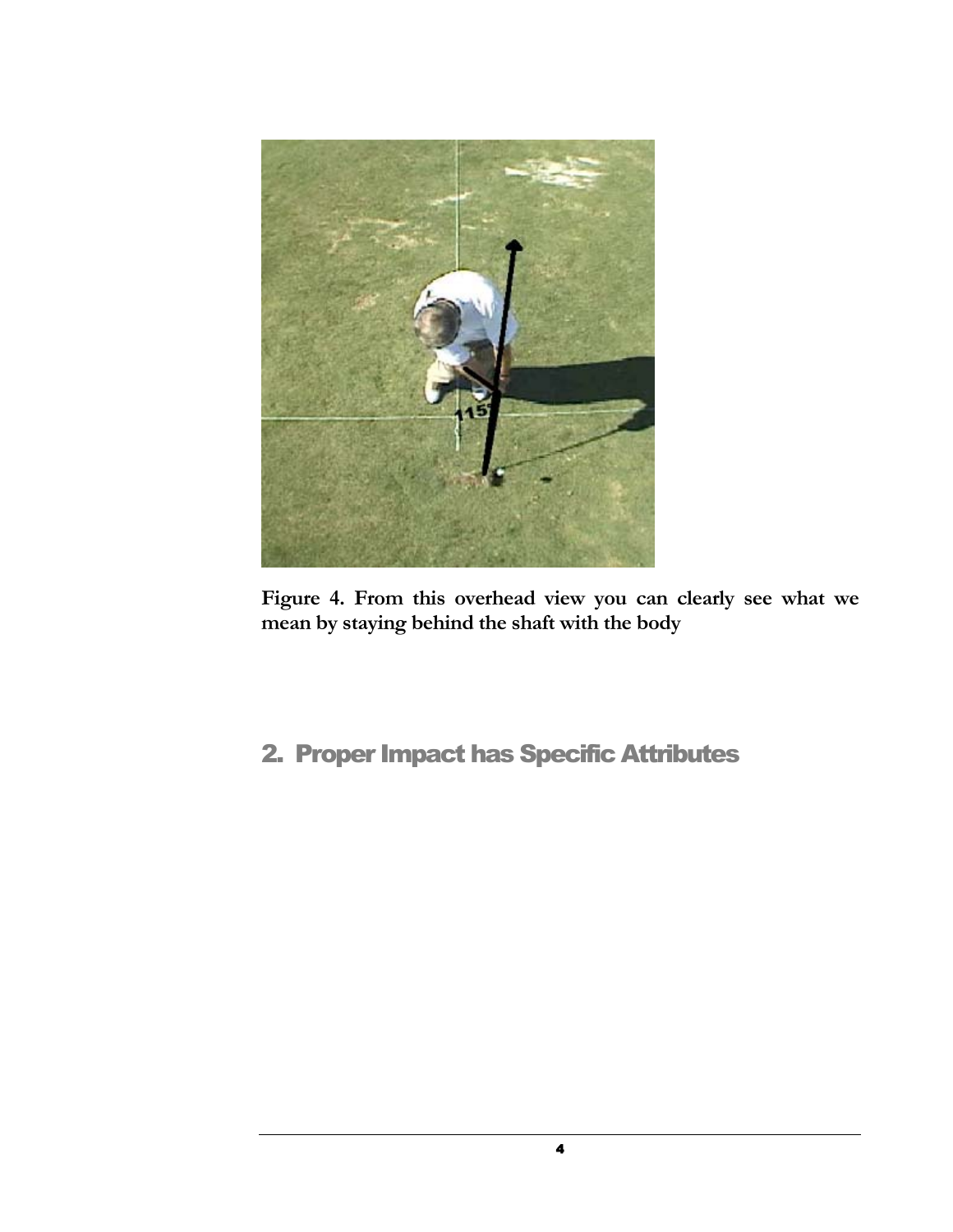### *There are several things that must occur during that millisecond when the ball and the clubface come in contact.*

- 1. The clubface must be square to the target line.
- 2. The loft of the club must be constant from one swing to the next.
- 3. The ball must contact the middle of the clubface ("sweet spot")
- 4. The club head must be accelerating (or at it's maximum speed) at the moment of impact.



**Figure 5. The clubface must be square to the target line at the moment of impact**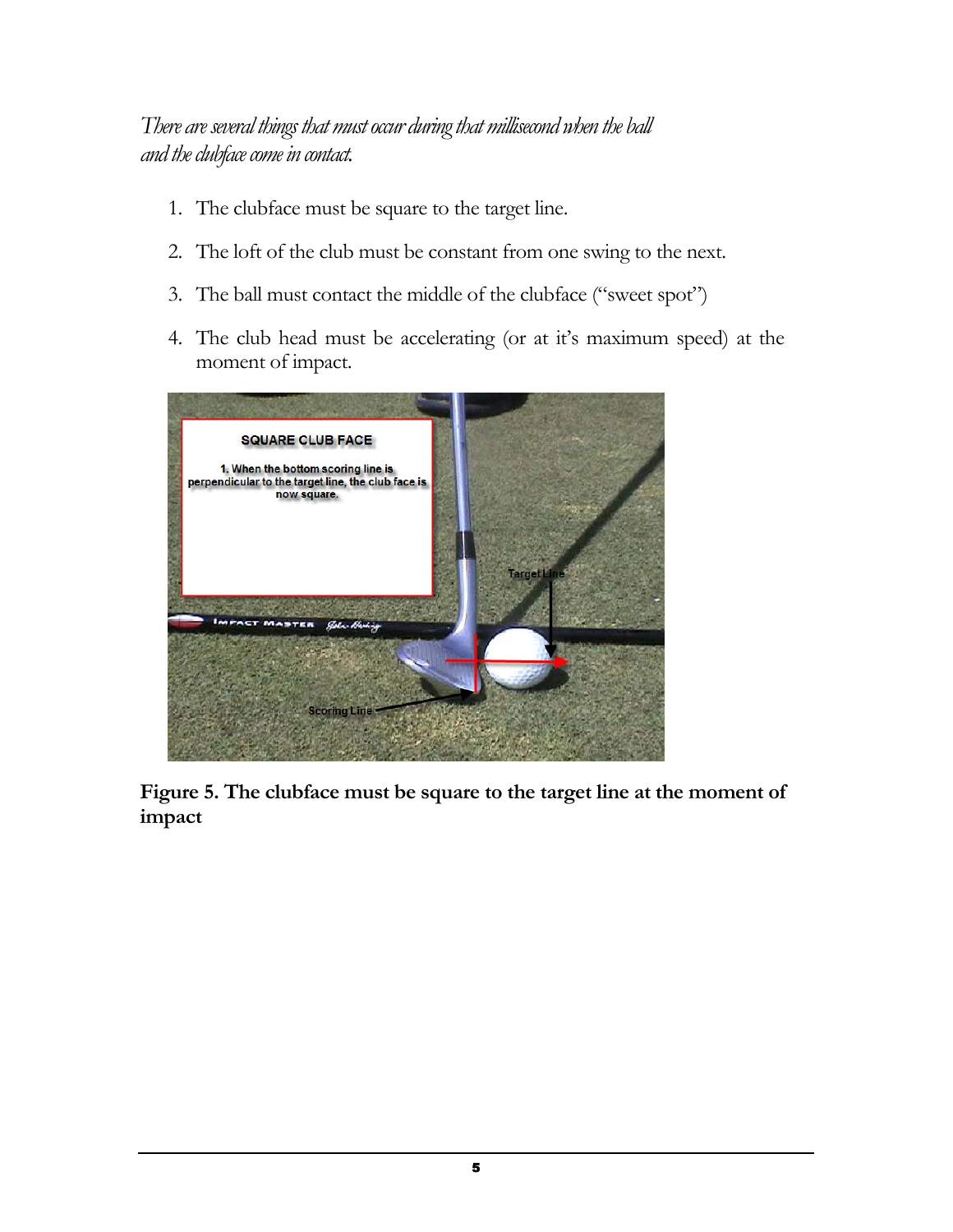| <b>HIT LOCATION</b>                          | <b>POWER LOSS</b> | <b>150 YARD APPROACH</b> |
|----------------------------------------------|-------------------|--------------------------|
| <b>SWEET SPOT</b>                            | 0%                | <b>Optimal accuracy</b>  |
| 1/4" Off-Center Hit                          | 10%               | Miss by 15 yards         |
| <sup>1</sup> / <sub>2</sub> " Off-Center Hit | 20%               | Miss by 30 yards         |
|                                              |                   |                          |

Figure 6. The ball must contact the "sweet spot" for maximum transfer of **power.**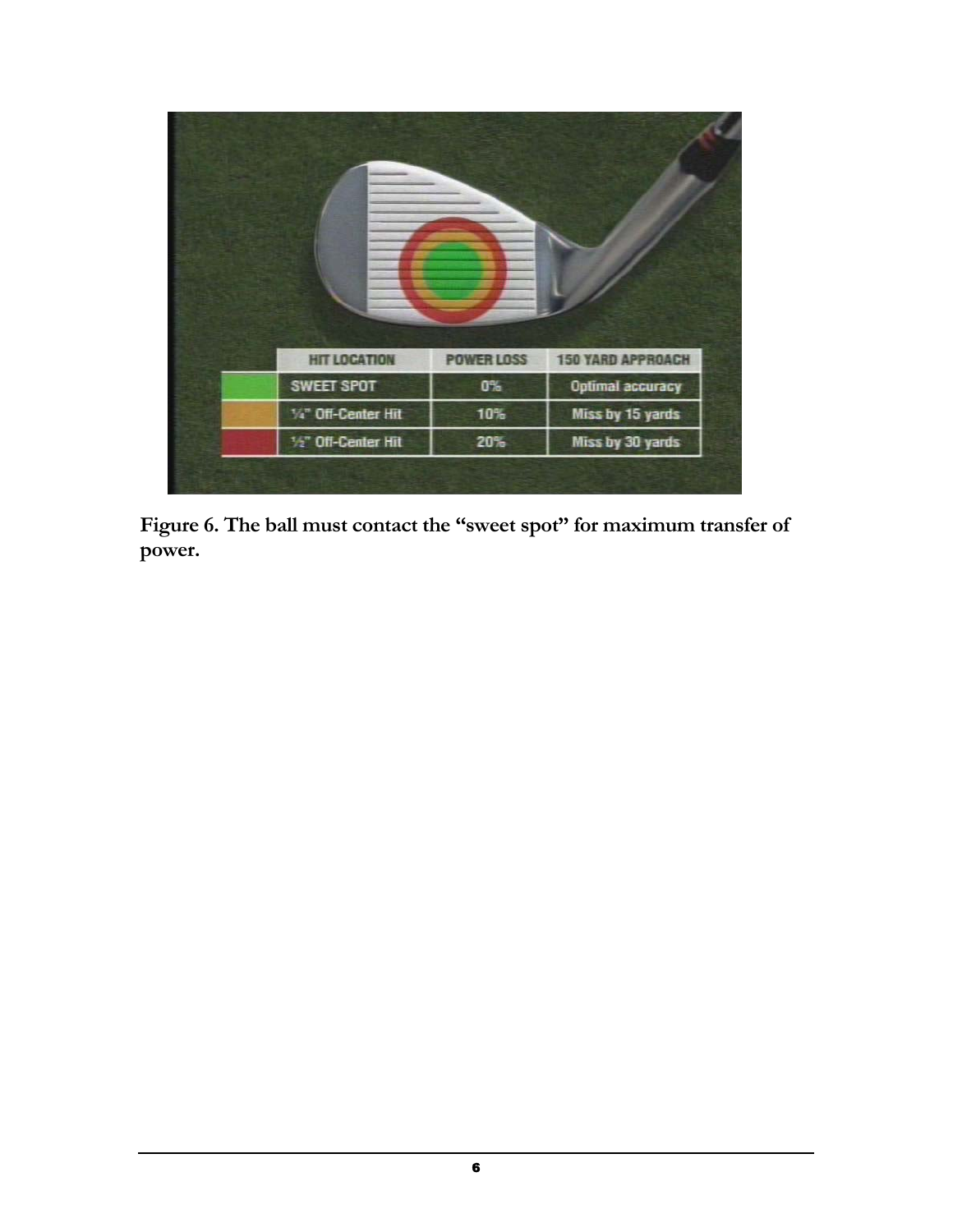



*When you make changes you must practice and drill to make those changes become second nature*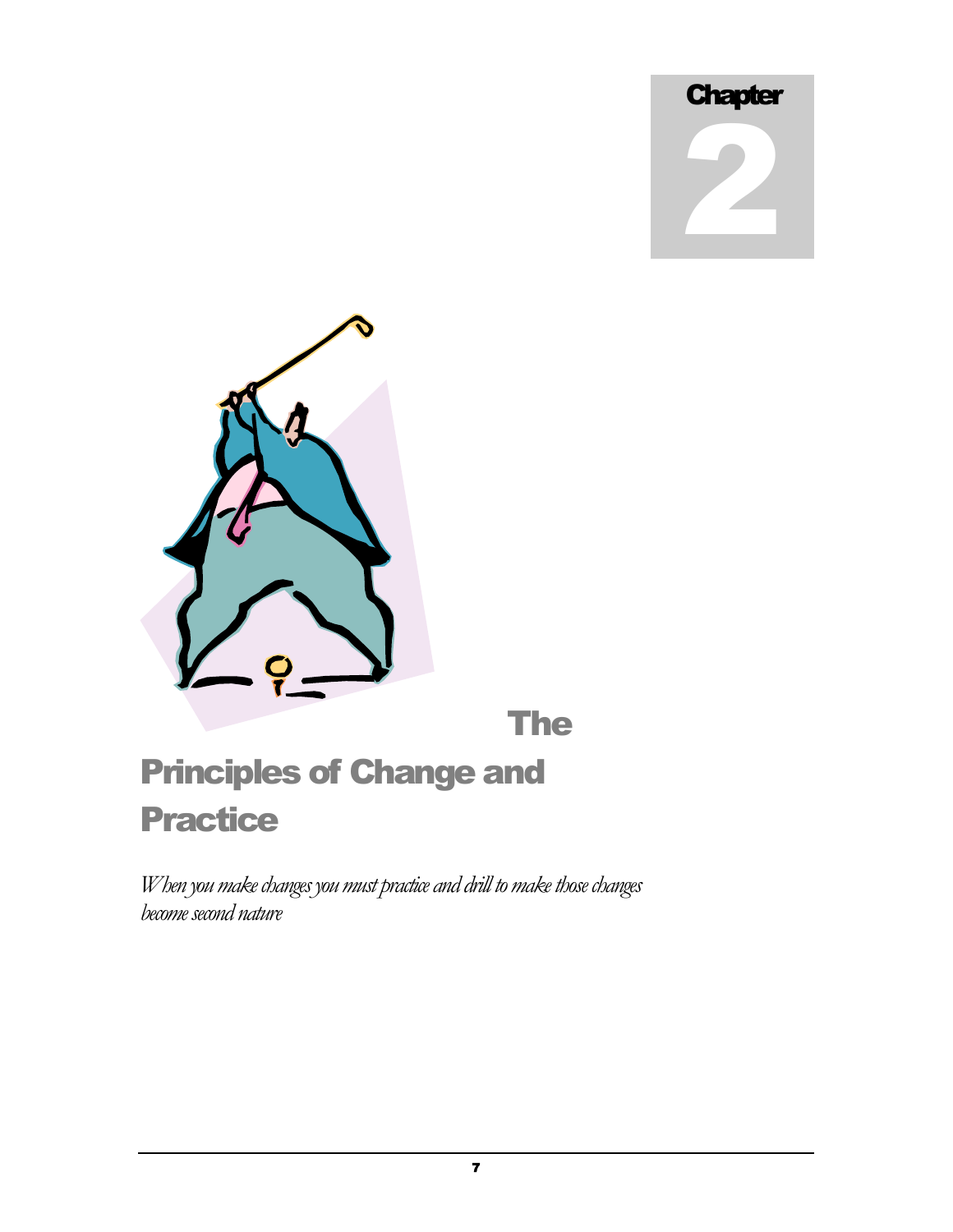o meet your goals to become more consistent and lower your scores you must make some changes. If a person continues to do the same thing over and over but expects different results, he may fit the definition of insanity. You may have to change some things to get better, but these changes should not destroy your game. The Impact Master System targets only one part of your golf game so you don't have to have too many thoughts that could lead you to utter confusion. T

Sometimes change will cause you to become uncomfortable. For example: If you have to change your posture at address, your body may say, "This is different, I *can't* hit the ball like this''. But what if this change was the key to enabling you to hit the ball longer and straighter. Are you going to stick to your old way? If you substitute the word *won't* for  $can't$  you'll understand what may hold you back.

People are sometimes afraid to make changes because they fear they may have to give something up. For example: Bob had been slicing the ball for 10 years. He has adjusted how he lines up and aims to suit his slice. He is comfortable, but don't expect him to get better until he is willing to make some changes. Giving up a bad habit is what makes us better.

## 1. Practice does not make perfect. Practice makes Permanent

The myth is that practice makes perfect. Practice without direction (or feedback) can produce getting good at doing it wrong. Improper practice may make your technique permanent, not necessarily better. Without effective practice, you could just be making the same mistakes again and again without actually improving your game.

## 2. Practice requires a strategy or game plan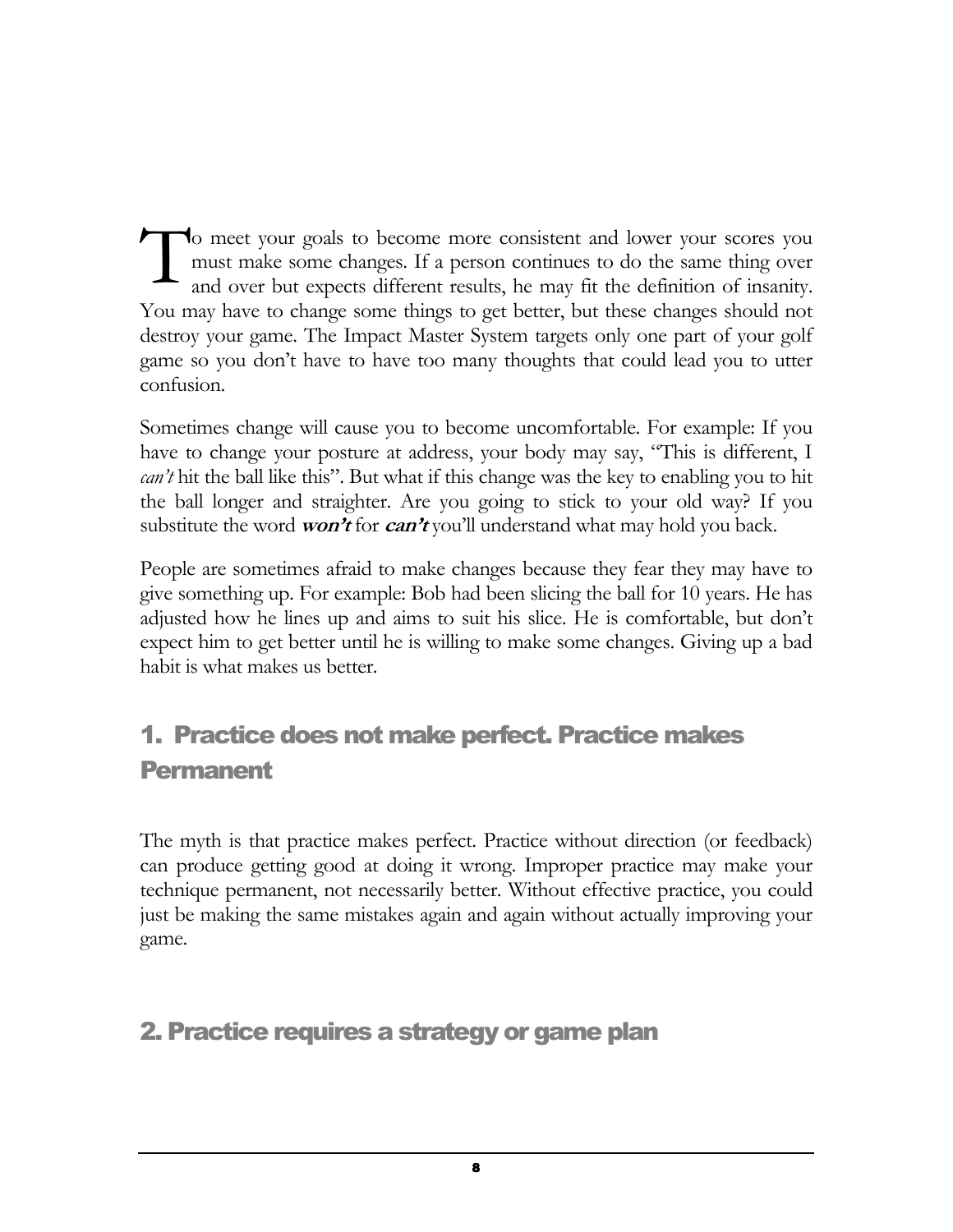The Impact Master System is a plan for long-term success. Follow the Impact Master Program developed for you to achieve the best results. Results will vary for each individual based on existing skill level and commitment. Recognize what it will take to improve and realistically acknowledge your skill level. Have realistic expectations. Each golfer will progress at a different rate.

Know your practice level and limits. Each golfer must acknowledge their current skill level. How much practice can your body effectively take? To practice beyond the limit is just as bad as little or no practice at all. Be careful in this regard to avoid injury or poor focus.

You may make a mistake if you try to skip parts of the program. Be patient and let the Impact Master System affect your short game first, working it into your long game over time. You will be so glad you did.

## 3. It is impossible to improve your skills without practice

It has taken much time and effort to develop a program designed to help golfers become more consistent. But no matter how good the program, no matter how good the teacher, it will all be for nothing if the student is not willing to commit to practice. Imagine Beethoven never practicing.

Would you go buy the most expensive piano in the world expecting to be able to play a concerto but only knowing how to play *Mary Had a Little Lamb*? That is what many golfers do when they buy a brand new driver with all the latest technical advances. Convinced they will hit the ball longer and straighter. But lacking the proper technique and practice program, it's *Chopsticks* at best.

## 5. Practice requires repetition and drills.

<sup>*NVe are what we repeatedly do.* Excellence is not an act, but a habit."</sup> -Aristotle

In order to begin a practice and drill program you must have something to practice. By studying the video demonstrations on your DVD, reading the descriptions and viewing the photos and graphics in this manual you will instill the mechanical and mental images for your practice. By performing the drills you will translate these images into a physical experience. You most likely will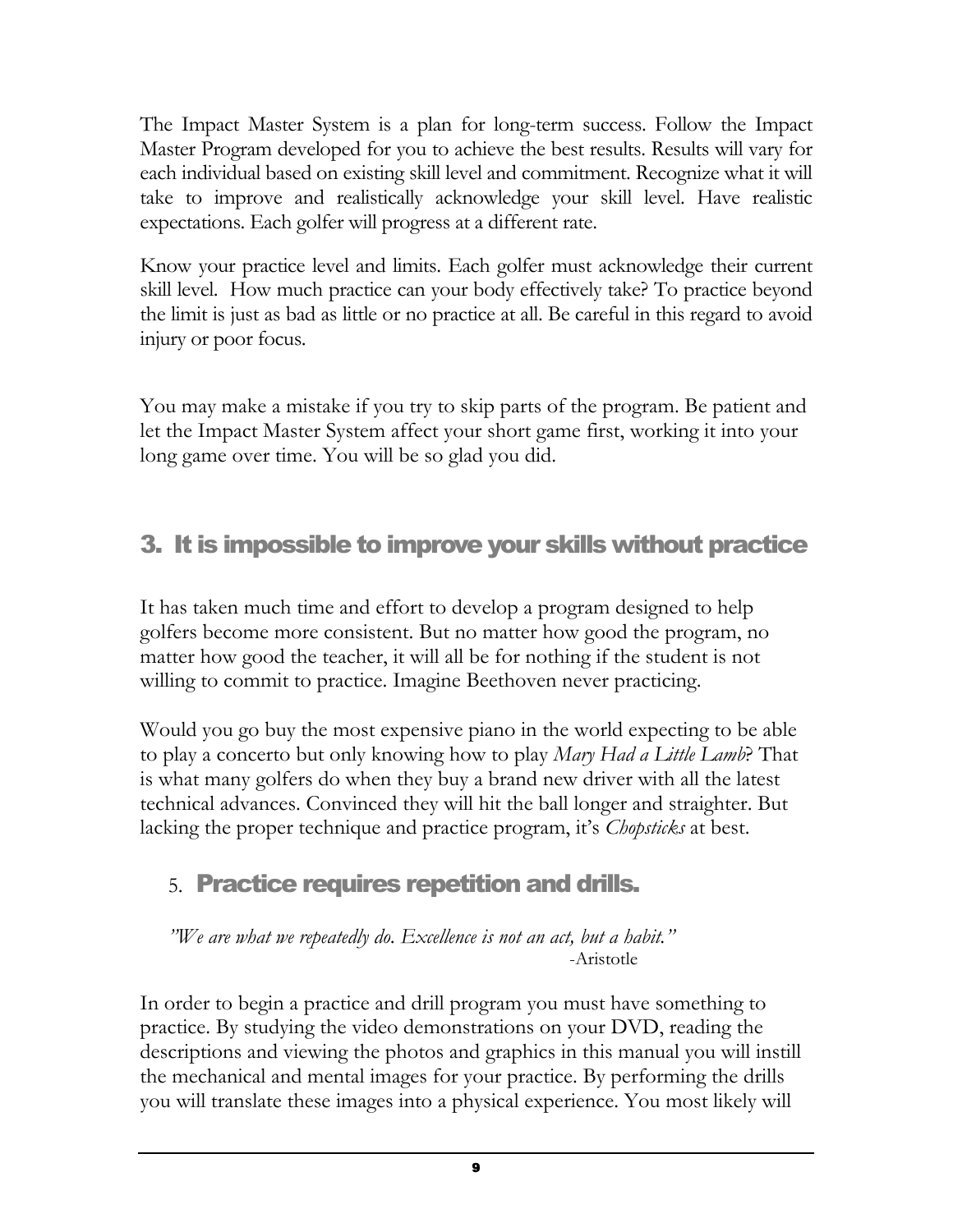not improve by just thinking about it. The Impact Master Wedge, Training Extension and Plane Master<sup>TM</sup> Plane Indicator are designed to train you to create the correct impact position. The instant feedback you get from the system will help you perfect the skills required to achieve consistency in golf. The drills have been carefully designed and are presented in a logical order. At first they may feel awkward but after enough repetition the moves will become second nature and become ingrained.

## 5. Games, competitions and play can make practice more fun

If practice becomes boring and tedious, you may be tempted to avoid the necessary ingredient for you success. We have included in this program some games you can play by yourself and with others who have the Impact Master System. The great thing about the system is you can spend hours hitting balls, chipping, pitching and bunker shots. Practice can actually be fun!

Be excited about playing with your new information and game development. You do not want to become a "Range Rat", only going to the practice tee, never going out on the course. However, when you play golf remember this important advice. While you are working on your game on the course do not keep score. Being concerned with your score will cause you to revert back to what feels comfortable.

While playing for score don't overload your mind with too many thoughts. An overflow of thoughts can create disaster. The golf swing lasts approximately 1.2 seconds. How many thoughts can you cram into 1.2 seconds? Your game will improve as you groove your mind and body toward prefect impact. The Impact Master System is designed to guide you through each step. Follow the program with commitment and watch your improvement.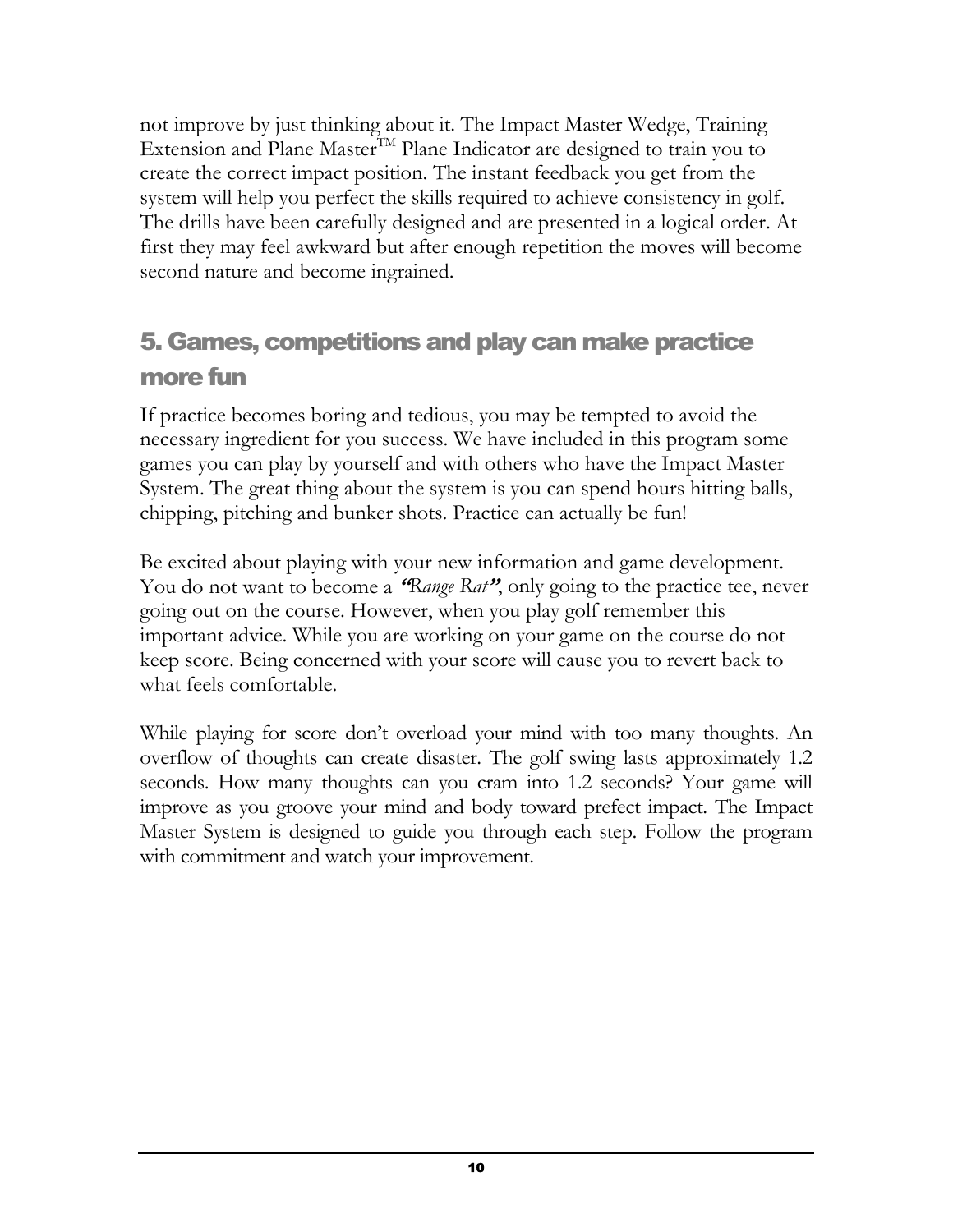# **Chapter** 3

## Getting Started



*The tools for success are now in your hands. Learn to use these tools and you will understand* 

## 1. The Impact Master Wedge

This wedge has been designed by one of the top designers in the industry incorporating the proven playing characteristics of the best wedges ever built. This wedge can be used for chipping, pitch shots of up to 100 yards (depending on your ability) and for sand shots. The end of the grip is open to allow for the insertion of the Impact Master training extension. Use this wedge with or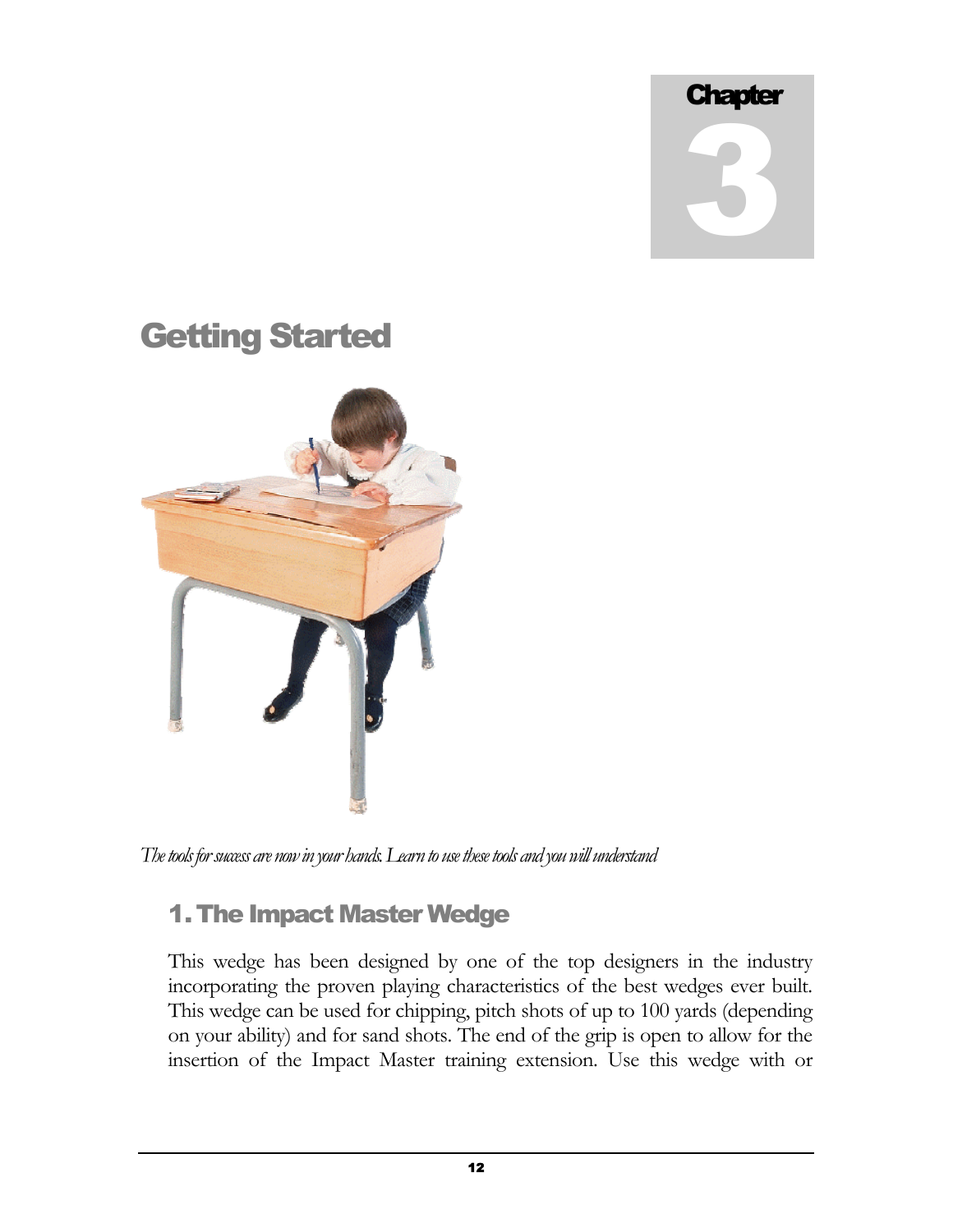without the extension for practice and you will gain confidence and be able to take that to the course.

## 2. The Impact Master Learning Extension

The extension, with the patented interface, is designed to be attached to the grip end of the Impact Master Wedge. When performing drills and hitting balls the extension will provide instant feedback on the technique you are using.

**NOTICE: IN NO CASE SHOULD THE CLUB BE SWUNG WHILE HOLDING THE EXTENSION**. Swinging the club from the extension will void the warranty and could cause serious injury.

To attach the extension to the wedge simply insert until seated, hold the knurled knob and turn the extension shaft clockwise until tight. To remove, reverse the procedure.

## 3. The Impact Master Drills for Skills DVD

The DVD contains the drills for skills you will need to master. Refer to the DVD to study each drill before you attempt to perform the drill. This DVD is a supplement to this manual and the online video lessons. The DVD illustrates all of the proper positions and drills using video, stills and graphics.

## 4. The Plane Master™

If you did not purchase the Plane Master<sup>TM</sup> plane indicator we suggest you do so. We will be performing drills for skills that require you have the Plane Master attached. The Plane Master will teach and train you to keep the clubface square and on plane. You will be able to check your "position at the top" without having to change your posture to view what the clubface is doing.

## 5. Web Pro Access

If you are reading this manual you have already accessed the enhanced web site included in your purchase. Be sure and check the site often, as new material aimed at your success will be added frequently.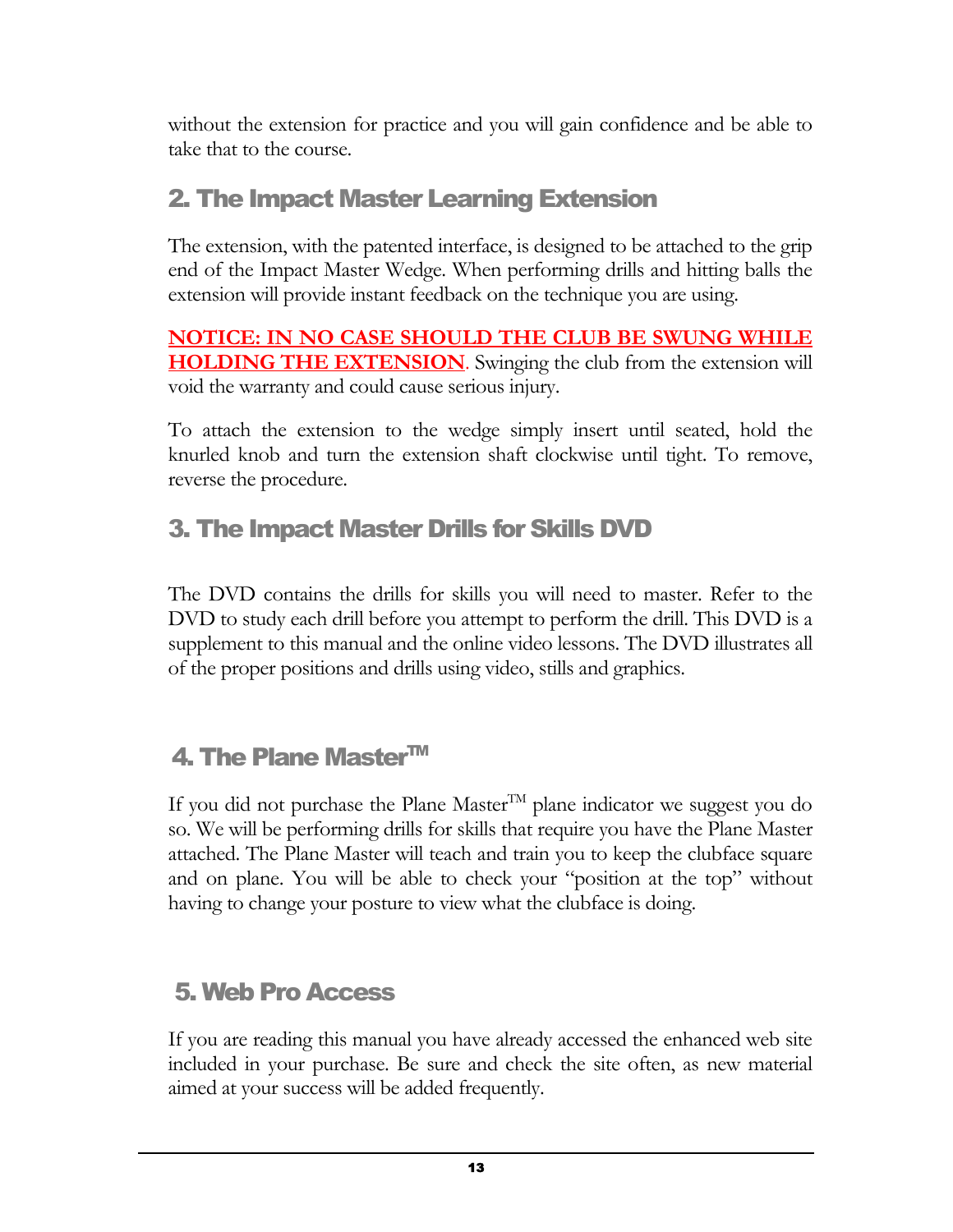#### What do you do now?

See the "Drills for Skills" section of this learning manual. What do we mean "drills for skills"? A simple definition of a drill is *to fix something in the mind or habit pattern by repetition.* The definition of a skill is *dexterity or coordination especially in the execution of learned physical tasks.*

You will perform drills to learn and ingrain a physical motion. Repeat time after time to ingrain the skill necessary for improvement. The Impact Master Drills for Skills are designed to teach you the skills you will need for proper impact. The process of improvement requires a repetitive motion syndrome.

The *Phase One* drills are designed to help you learn proper impact. After you become efficient with the *Phase One* drills, we will offer additional drills to improve your consistency. However, there is a process. If followed it will speed up the learning process.

What are the skills you will develop?

 First, the address position; the proper address position for this phase of the program is for a relatively short shot of twenty to forty yards. It is not a full swing. Therefore, we do not address the ball the same as a full shot. Refer to *The Impact Master DVD* and begin with the address position drills. At first you will want a checklist to be sure you are in the right position. After drilling enough, your address position will become natural and you won't need to think about it.

 Second, the hips may be the most important element in the golf swing. Many golfers do not use their hips properly or efficiently when striking a golf ball. During a short pitch shot, the hips are key in developing the proper impact. The hips must clear the way for the arms to do their job. With no hip clearance, the chance of good impact is slim. During the back swing the hips resist the coil of the shoulders. The hips then do their job on the downswing by leading the shoulders and arms swing. Refer to *The Impact Master DVD* and perform the Base Hip Rotation drill, the Hip Speed Rotation Drill and the Hip Torque Drill.

 Third, the shoulders are a very important part of the total swing. The shoulders create the coil of the body against the resistance of the hips on the back swing. The shoulders work differently on the back swing than they do on the down swing. The back swing is initiated with the shoulders and produces a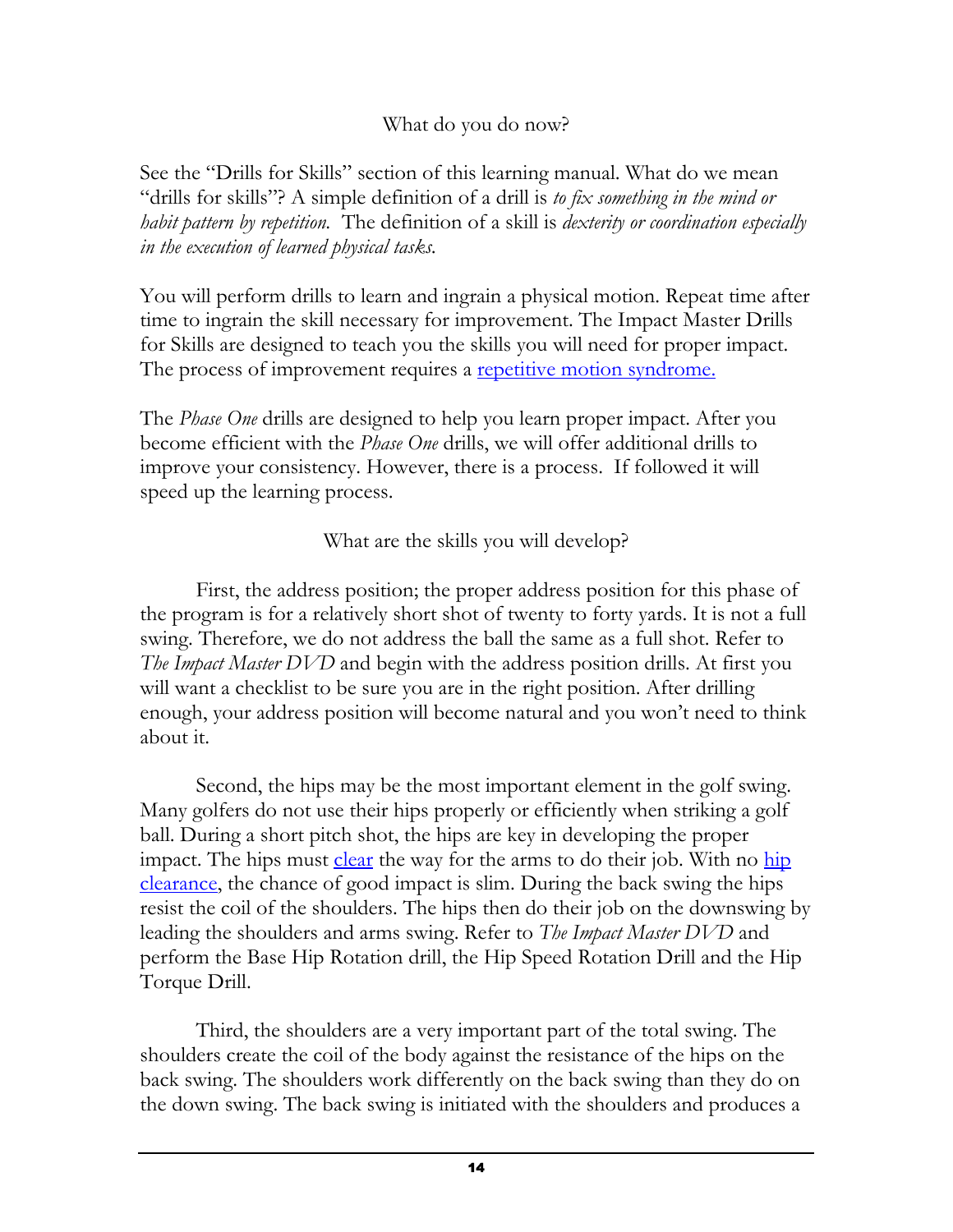flatter shoulder rotation, creating coil. On the down swing the left knee and hip (for a right handed player) begin the rotation of the downswing creating even more coil. This move pulls the club down changing the shoulders from an initial position of closed. The shoulders resist the turn of the hips creating torque for power. The shoulders begin a more vertical movement (up the wall) as the swing progresses. The difference in the angle of the shoulders on the back swing and angle of the shoulders on the downswing will vary as much as twenty to thirty degrees in a high quality golf swing. Most amateurs do just the opposite. They are steep on the back swing and shallow or flat on the down swing creating an outside in or over the top swing path. Refer to **The Impact**  *Master DVD* and perform the Shoulder Coil Drill, the Shoulder Release Drill, the Right Hip Pivot Drill and the Getting Behind the Ball Drill.

When do I get to hit balls?

We want you to hit golf balls, lots of balls. First learn the drills as outlined in this manual and described on the DVD. These drills can be a part of your training away from the golf course and should be a part of your warm-up routine before practicing or playing. You do not need to hit balls to effectively learn the correct body moves. Pay close attention to the sequence of the movements. The more you do the drills, the easier it will become for your body to respond naturally. Results will vary according to each golfer's ability.

Study the DVD. Watch it over and over. Visualize the positions and movements. See yourself making the same movements.

### IMPORTANT

The Impact Master System Phase One is intended to train you in the proper techniques for striking solid and consistent golf shots of twenty to forty yards. Do not attempt to hit shots longer that forty yards with the Impact Master Training Extension attached.

Until you can hit the same shot nine out of ten times with great consistency you will not be truly controlling the clubface at impact. Test yourself often by setting a target and hitting balls to within 5 to 10 feet of it. How many out of 10 can you land within that range? When you learn to control the club on these shorter shots, it will become easier to control longer shots and you will become more consistent and accurate.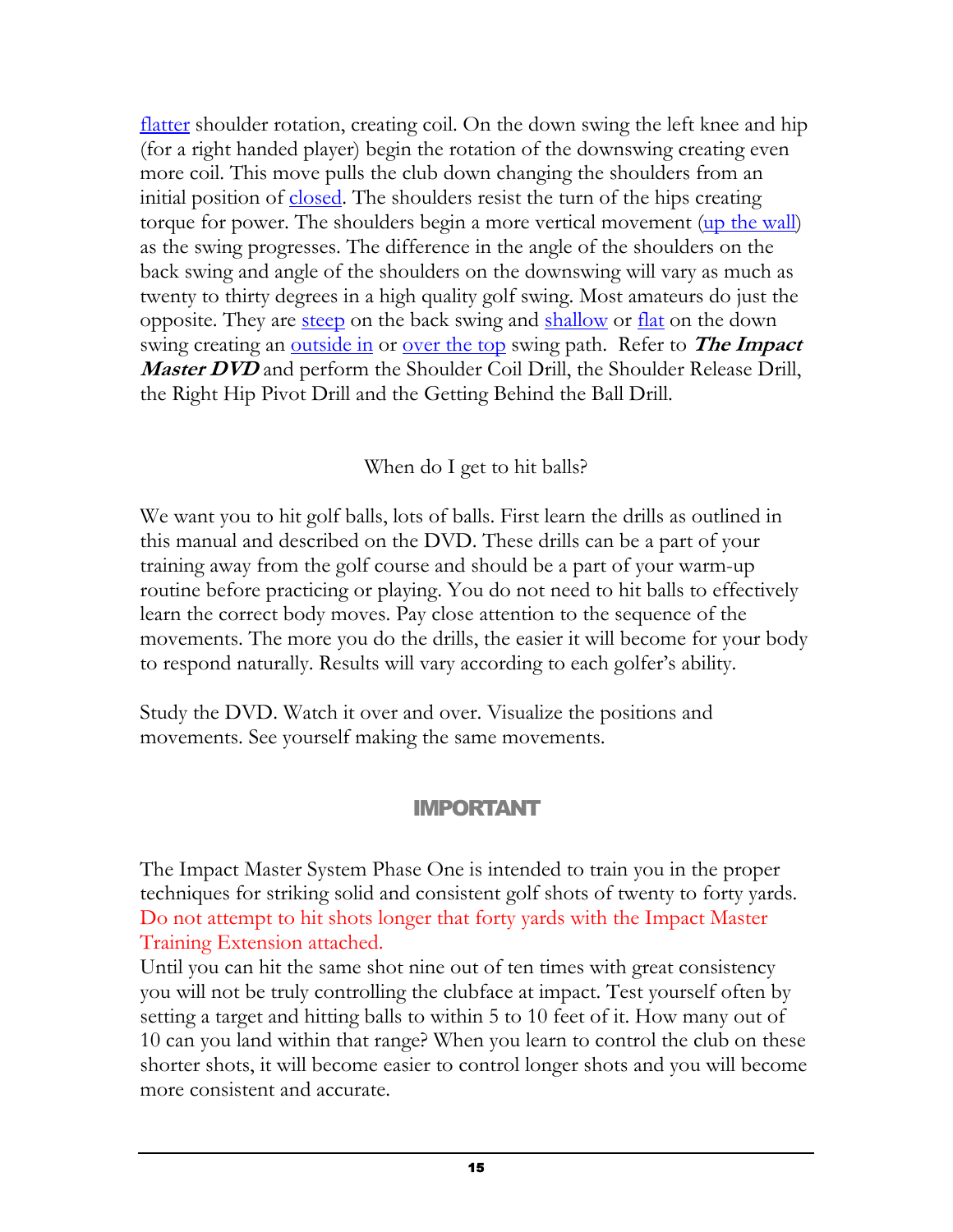The goal of the Impact Master System is to teach solid contact of the golf ball. The only way to accomplish this is to learn to control the club head at impact.

> "We are what we repeatedly do. Excellence is not an act, but a habit." e Aristotle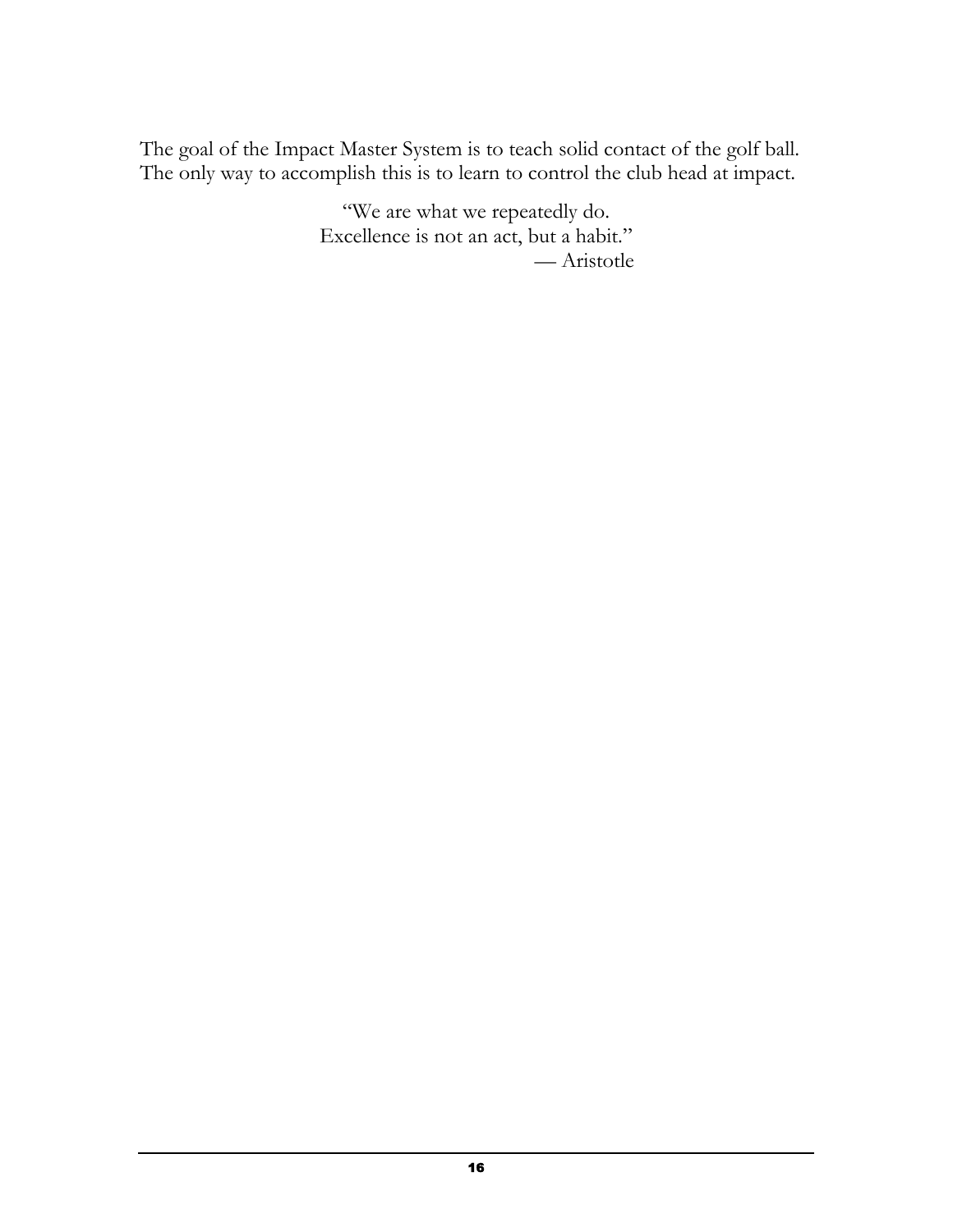# **Chapter** 4

# Drill for Skills



**"Some people dream of worthy accomplishments while**  others stay awake and do them." -Effort

Fig. 7 This student is "flipping the club". **After performing the drills for skills he learned to achieve the perfect position at impact.**



**Fig. 8 Notice the difference in the position of the club at impact. The Impact Master System led this student to a dramatic change for the better.**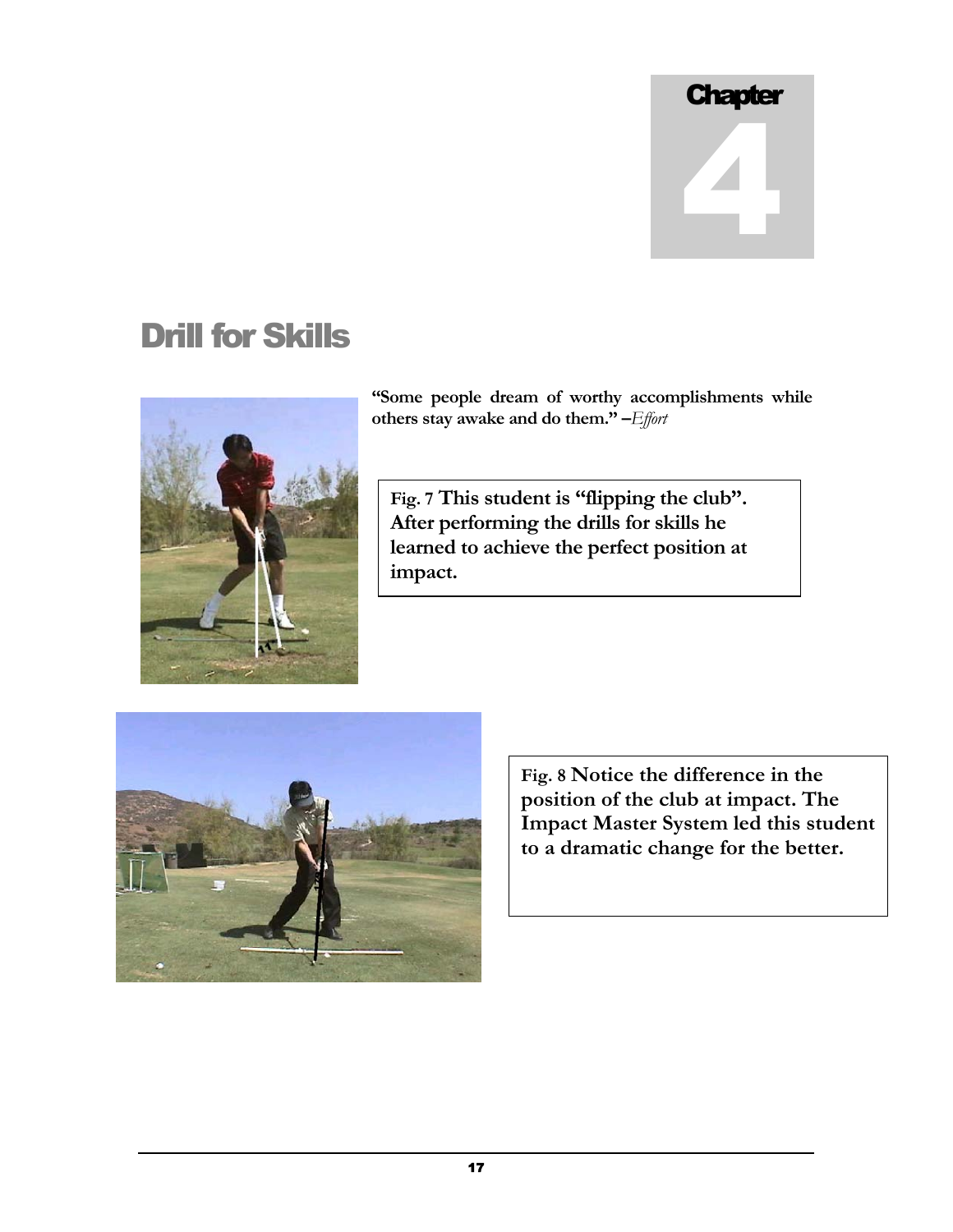ow is the time to get better. The purpose of the following drills is to teach the most important fundamentals in striking a golf ball. By using the Impact Master wedge with the training extension attached, you will: N

- 1. Learn to utilize the lower body to initiate the downswing.
- 2. Learn to keep the body rotating through to the follow through in balance.
- 3. Eliminate hand flip during impact and create forward shaft lean at impact.
- 4. Teach the body to stay behind the shaft
- 5. Teach the lead arm to stay low, extended and in front at the moment of impact.
- 6. Learn extension of both arms after impact
- 7. Teach the body to maintain its spine angle throughout the swing

irst, you will need an open space area to practice the following drills. You will not be hitting balls for these drills. You will need some kind of alignment indicator such as a golf club or yardstick. Pick an imaginary target and set your alignment indicator in parallel with it. For safety reasons be sure to keep people and pets at least 15 feet away while working on the drills for safety reasons F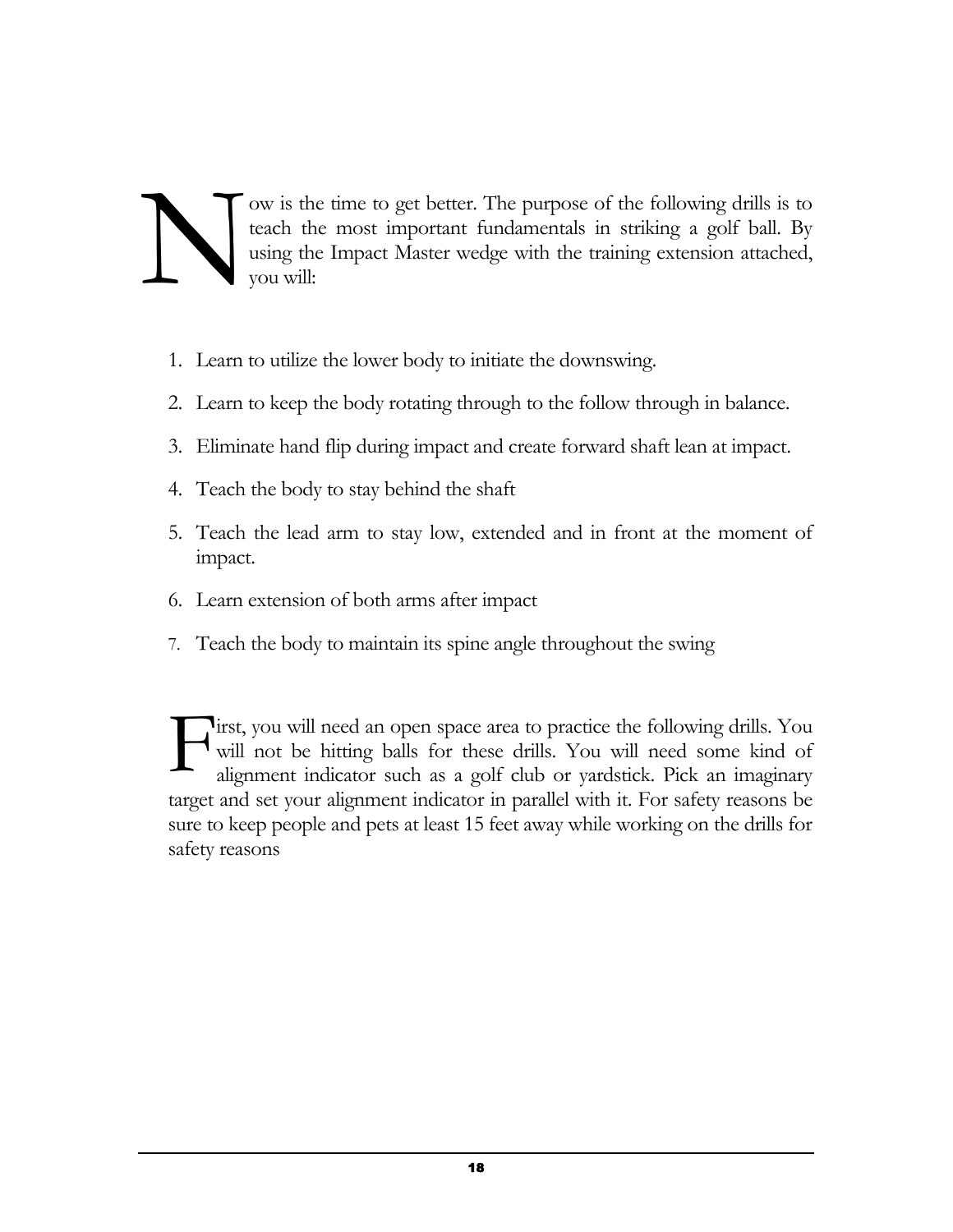## Skill #1: Address Position

Drill  $\#1 \rightarrow$  Address Position

It is a must to have an address position and alignment procedure that is correct and repeatable for consistency.





In this **top view** and **belt buckle view** pay close attention to the hands being placed forward automatically using the extension. This is the correct address position for the **Impact Master System** and should be positioned in all address drills.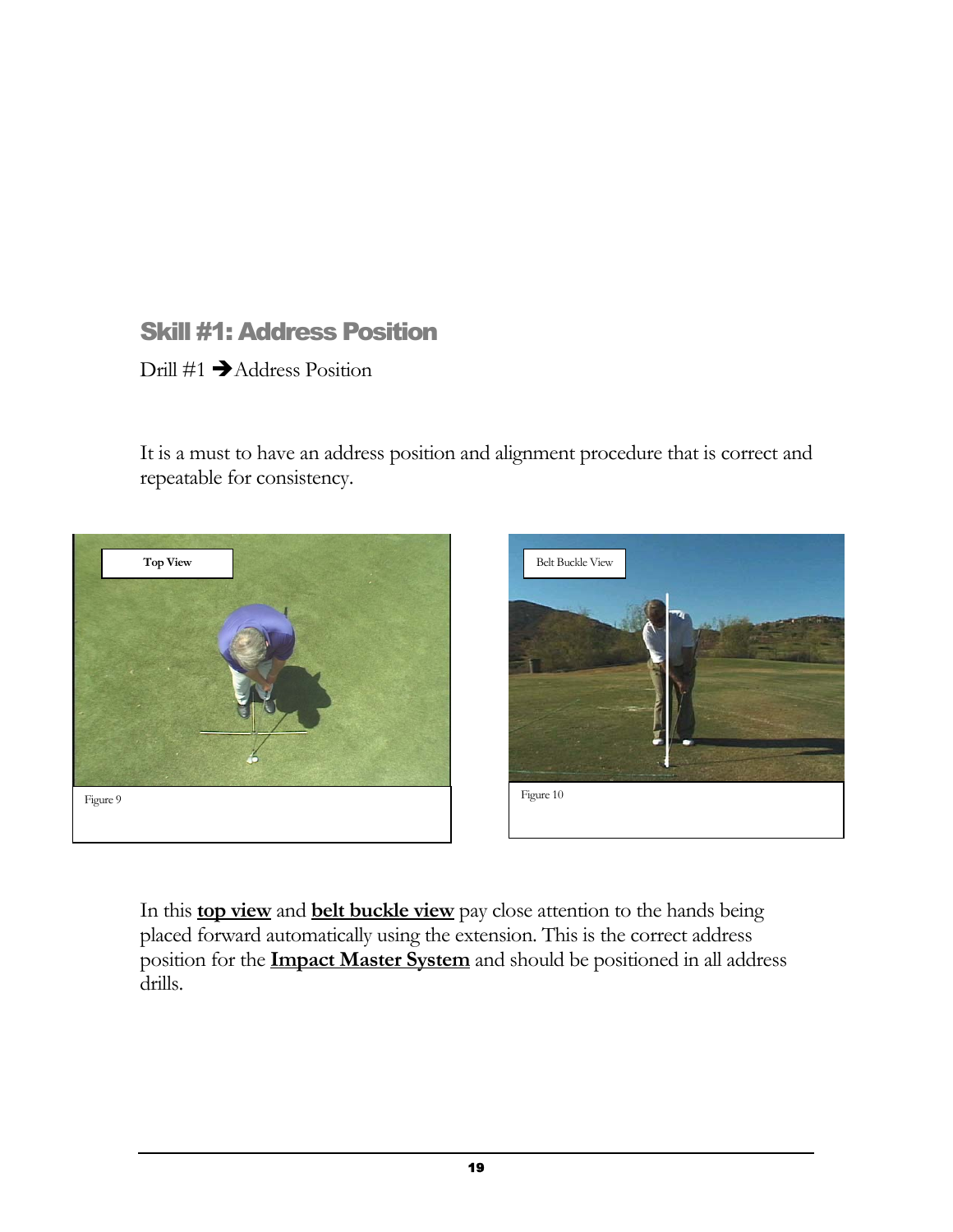## Address Checklist

We start from the ground up by positioning the feet.

- $\Box$  Width of the stance is narrow no more than 8"-10" wide with a stance slightly open to the target line.
- The left hip is slightly higher than the right.
- $\Box$  Grip the club with the extension resting on the left hip
- Because the right hand is lower than the left there will be a tilting of the shoulders to the right.
- This puts the head behind the ball.
- The left hip is slightly higher than the right
- $\Box$  This puts the weight of the legs and lower body slightly to the left and the upper body will be tilted more to the right.



In this view, viewing down the line, we can see the following:

- $\Box$  The upper body is close to parallel to target line
- $\Box$  The stance is slightly open to the target line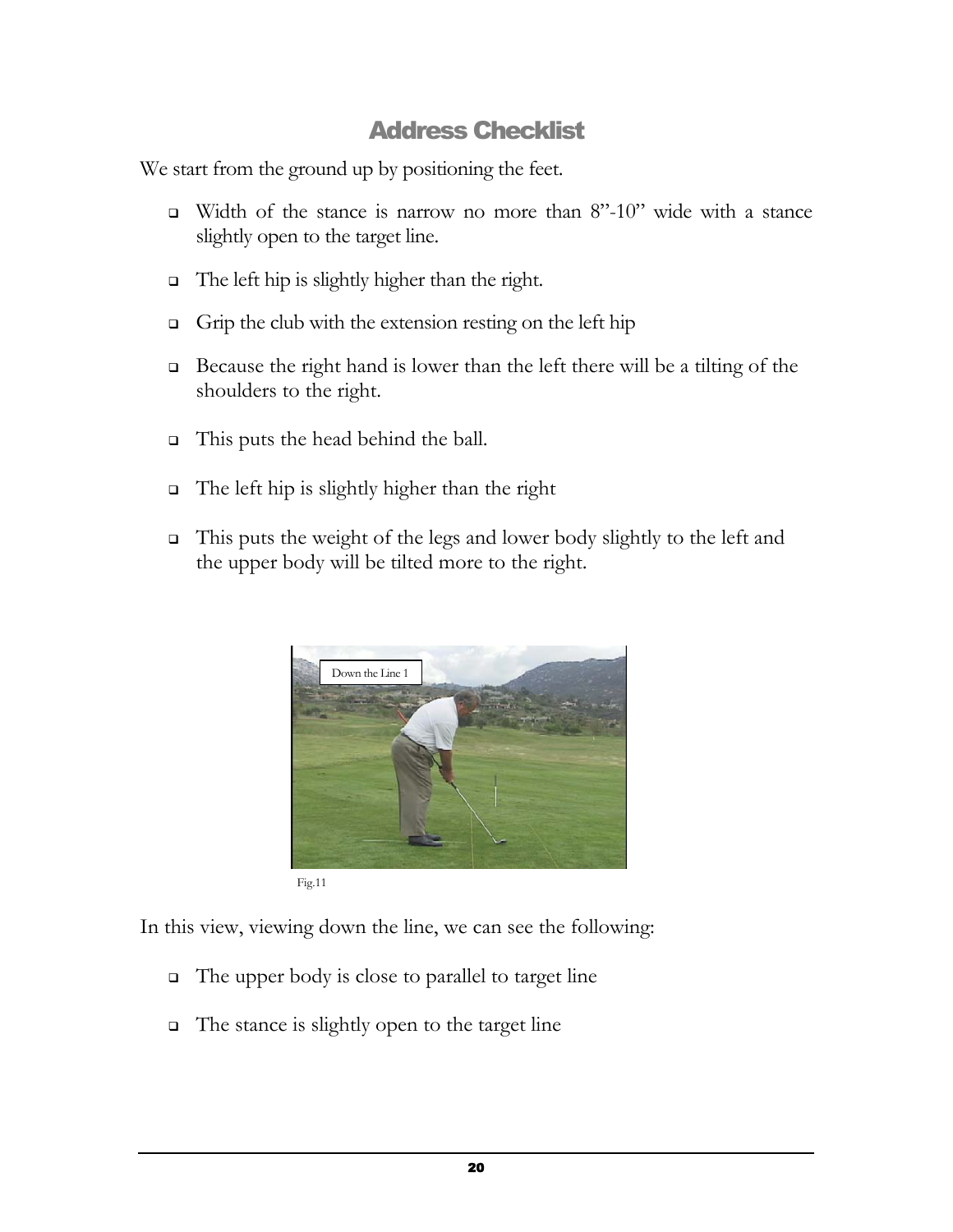# Skill #2 Use of the Hips

Drill  $# 2 \rightarrow$  Basic Hip Rotation

We start with the hips first because the average golfer does not know how to start the transition of the down swing from the back swing. This is the most important skill to master.

#### Fig. 12



The Purpose of this drill is to train the hips to lead the downswing in the correct order. Do this drill slowly and get the feel of this most important drill.

Most golfers fail to utilize their lower body properly in the swing resulting in a loss of square impact resulting in poorly struck golf shots.





Rotate the hips and knees while keeping the shoulders closed and the golf club on line and in front of the body. Make sure the spine angle is maintained .

Rotate and hold hips open as much as you can. Hold for a three count.

Min. Reps - 3 Max. Reps. 15

Min  $1$  set  $-$  Max  $3$  sets.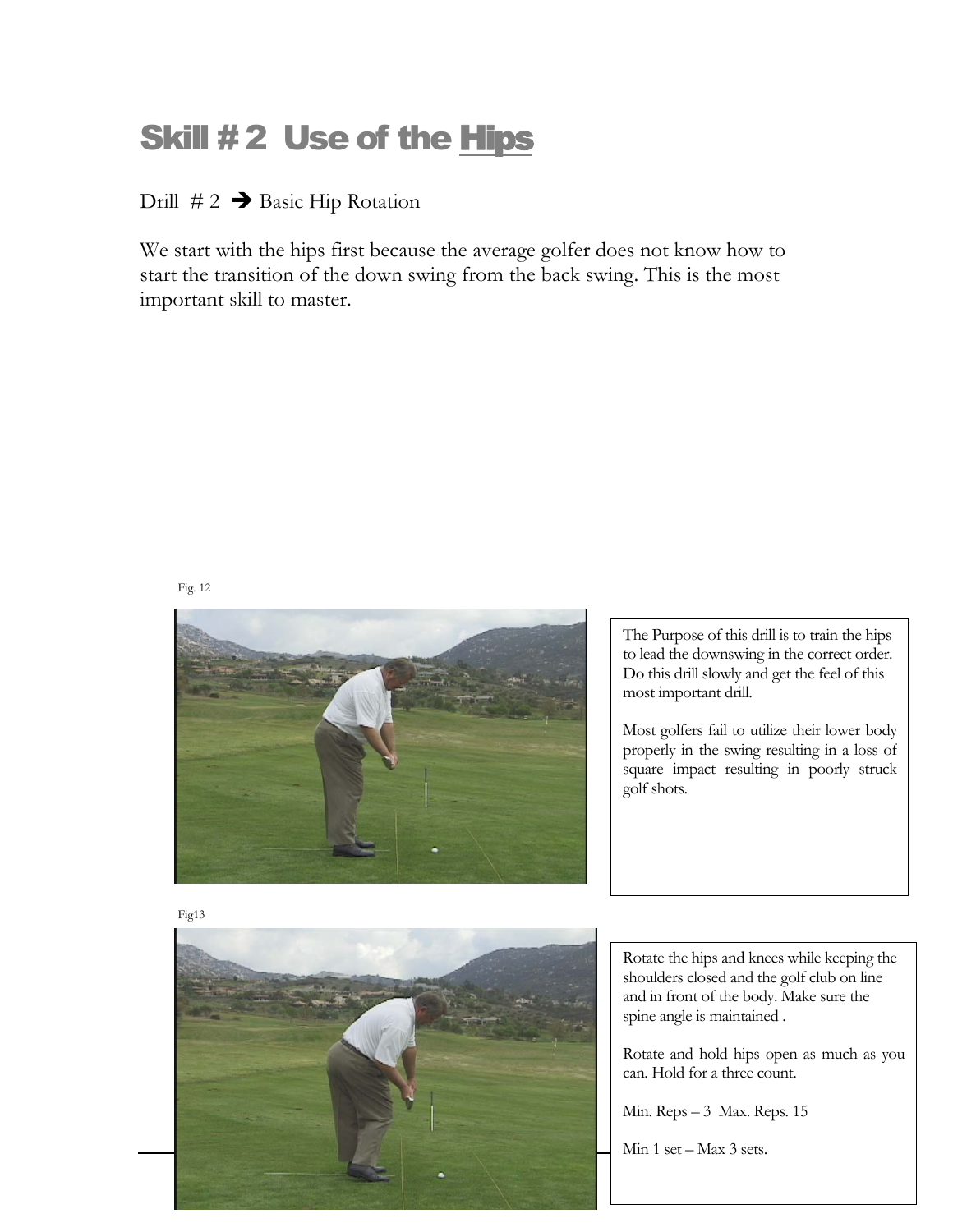- Start in the address position.
- $\Box$  Hold the Impact Master in front of the body
	- o Left hand on top of the grip
	- o Right hand on the bottom of the shaft half way to the club head
	- o Have the shaft parallel to the ground
- $\Box$  Begin with the left knee and hip rotating to the left
- Hold the shoulders still keeping the shaft parallel to the ground and target line

# **Skill #2**

#### Drill  $\# 3 \rightarrow$  Hip Speed Rotation Drill

We need to train the hips to rotate quickly through the ball. The most golfers do not use the hips to clear the lower body out of the way. This leads to a lack of extension and the inability to extend down the target line with the club. We will now try and open the hips as many times as we possibly can in ten seconds to develop speed.

Fig. 14



The Purpose of this drill is to create speed in the hip rotation through the ball. Tour players use their hips much faster than the average golfer. Many golfers feel they are losing control of the swing. Speed actually creates a more stable swing. We just need to train and get used to creating momentum. The hips help create the power all golfers are looking for. This is similar to Drill #2, using speed to train the hips.

Focus on hip speed during the rotation. Rotate the hips and knees while keeping the shoulders closed and the golf club on line and in front of the body. Make sure the spine angle is maintained . See how fast and how many you can do in ten seconds. Rest for thirty seconds and repeat seeing if you can add one more rotation than done previously. Maintain balance and resistance with the shoulders. This builds up torque for power. An average in the beginning to shoot for is nine or ten for the first set and eleven for the second one.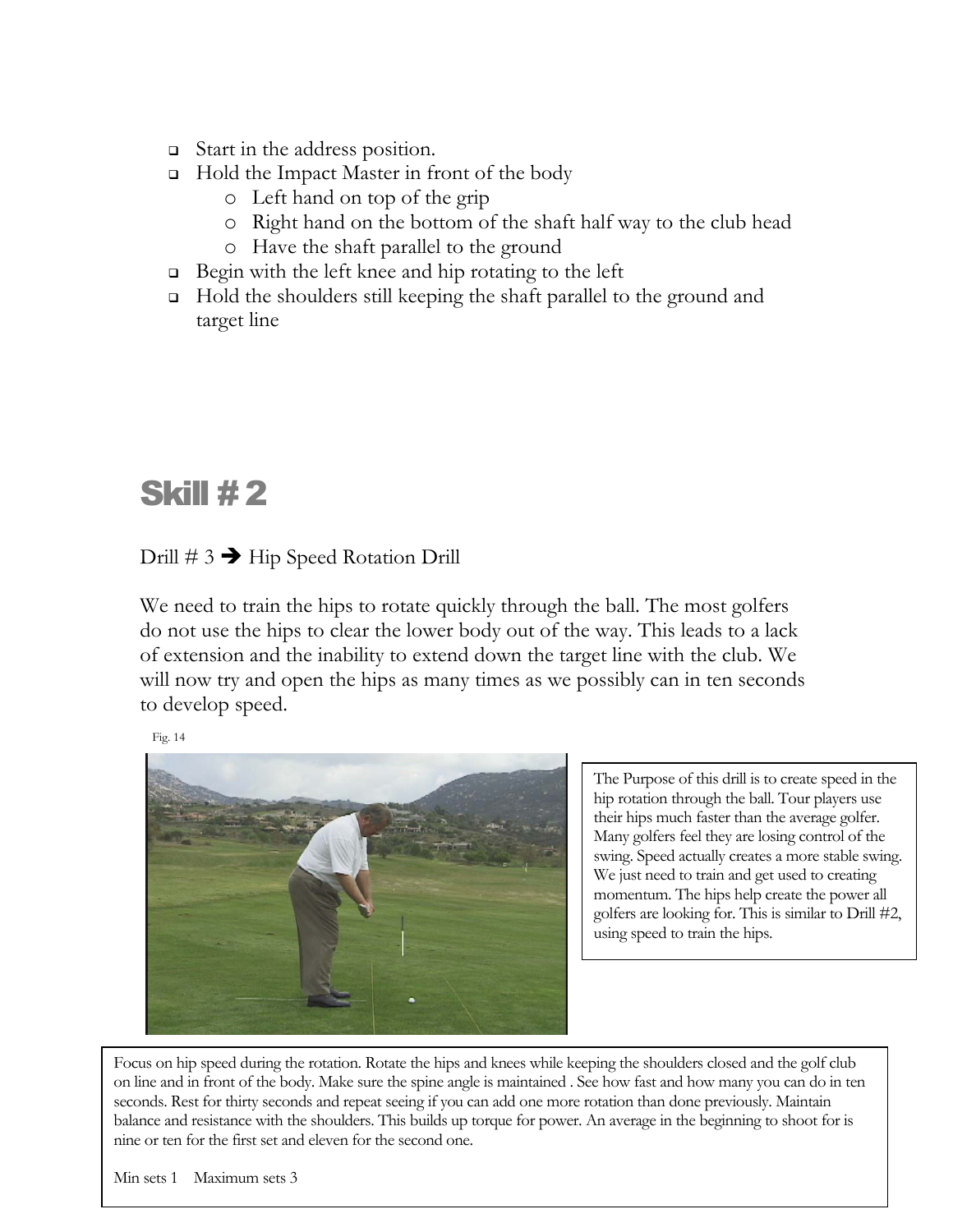

- Start in the address position.
- □ Hold the Impact Master in front of the body.
	- o Left hand on top of the grip.
	- o Right hand on the bottom of the shaft half way to the club head.
	- o Have the shaft parallel to the ground.
- Begin with the left knee and hip rotating to the left quickly with speed.
- Hold the shoulders still keeping the shaft parallel to the ground and target line.
- See how many rotations can be competed using the left knee and hip in 10 seconds.
- This trains a quick movement of the hips staying in balance.

# **Skill #2**

.

### Drill  $\#$  4  $\rightarrow$  Hip Torque Drill

We need to train the hips to lead the downswing as the shoulders resist, creating torque that is necessary to strike the ball solidly. This also helps to create power, the missing link, in most golfers game.



Figure16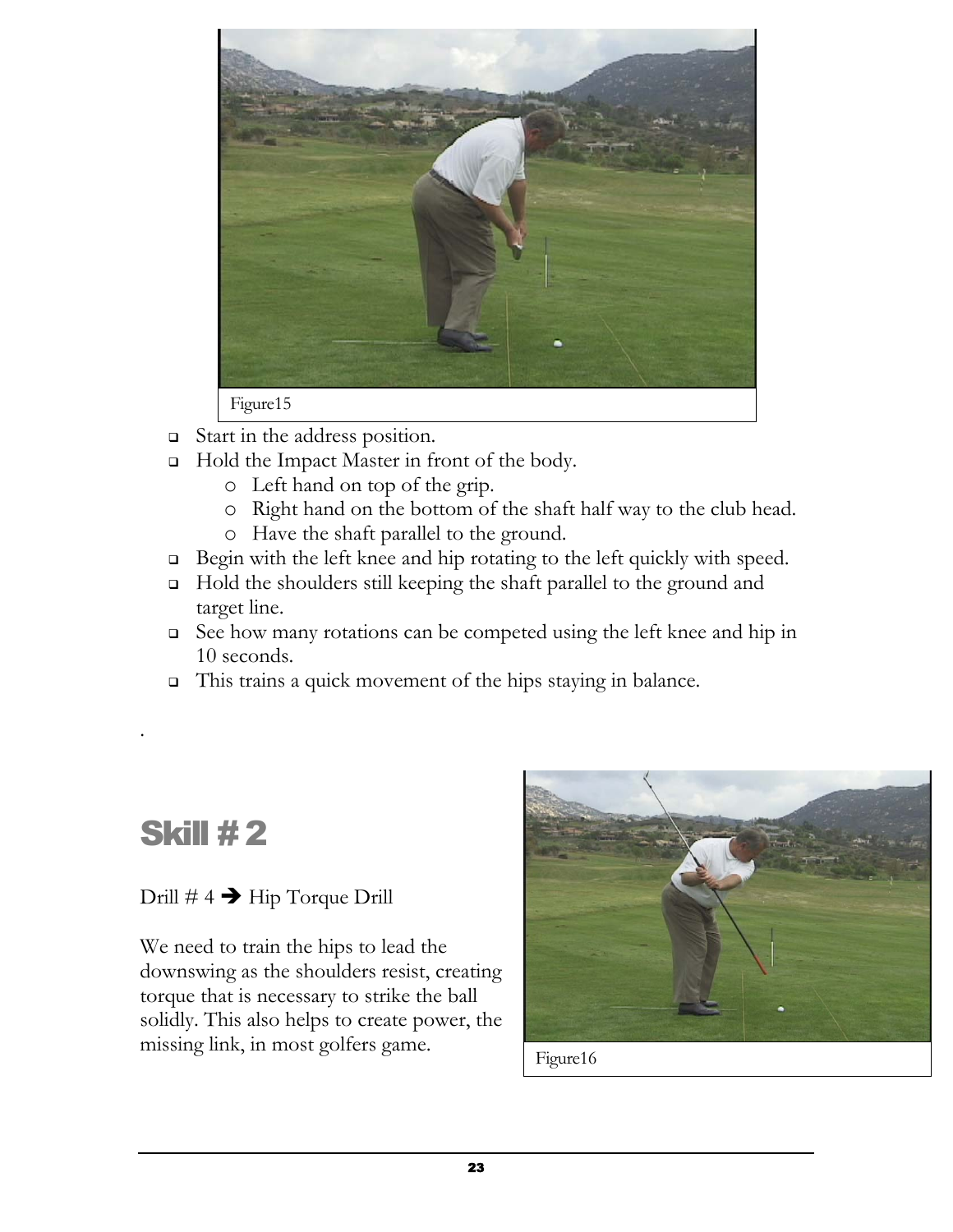#### There are two drills here

- **First Drill, Slow Speed Rotation,** Start in Position 2 (P2) using the golf club gripped normally and create the forward tilt of the spine at the address position.
- $\Box$  Begin with the left knee and hip rotating to the left
- The shoulders resist and remain closed
- $\Box$  The hips will pull the arms close to parallel to the ground and target line (P3)
- $\Box$  This is a slow movement of the knee hip rotation with the resisting of the shoulders
- $\Box$  Hold this position for a 3 count

#### **Second Drill, Hip Speed**

- **Rotation,** Start in Position 2 (P2) using the golf club gripped normally and create the forward tilt of the spine at the address position.
- Begin with the left knee and hip rotating to the left as fast as possible
- The shoulders resist and remain closed
- The hips will pull the arms close to parallel to the ground and target line (P3) not allowing the arms to drop into impact

. The purpose of this drill is again to train the hips to lead the upper body in the down swing. With the Impact Master training extension attached assume Position 2 (P2). Make sure the butt of the club is pointing at or as close to the ball as possible. Notice your shoulders will be coiled. **Do not take a full backswing** for this drill.

Min. reps 3 Max. reps 15

Min. sets 1 Max. sets 3

For the Hip Speed Drill make sure to focus on hip speed during the rotation. Using the golf club make sure to rotate the hips and knees open while keeping the shoulders closed and the golf club on line and in front of the body. Make sure the spine angle is maintained. See how fast and how many you can do in ten seconds. Rest for thirty seconds and repeat seeing if you can add one more rotation than done previously. Maintain balance and resistance with the shoulders. This builds up torque for power. An average in the beginning to shoot for is nine or ten for the first set and eleven for the second one.

- This movement of the knee and hip rotation with the resisting of the shoulders is done as fast as possible.
- Maintain shoulder tilt to the right and keep your head behind the ball.
- As in the previous Drill #3 see how many hip rotations you can do in 10 seconds.
- $\Box$  Relax for thirty seconds and see if you can increase by one the number of rotations you did the first time.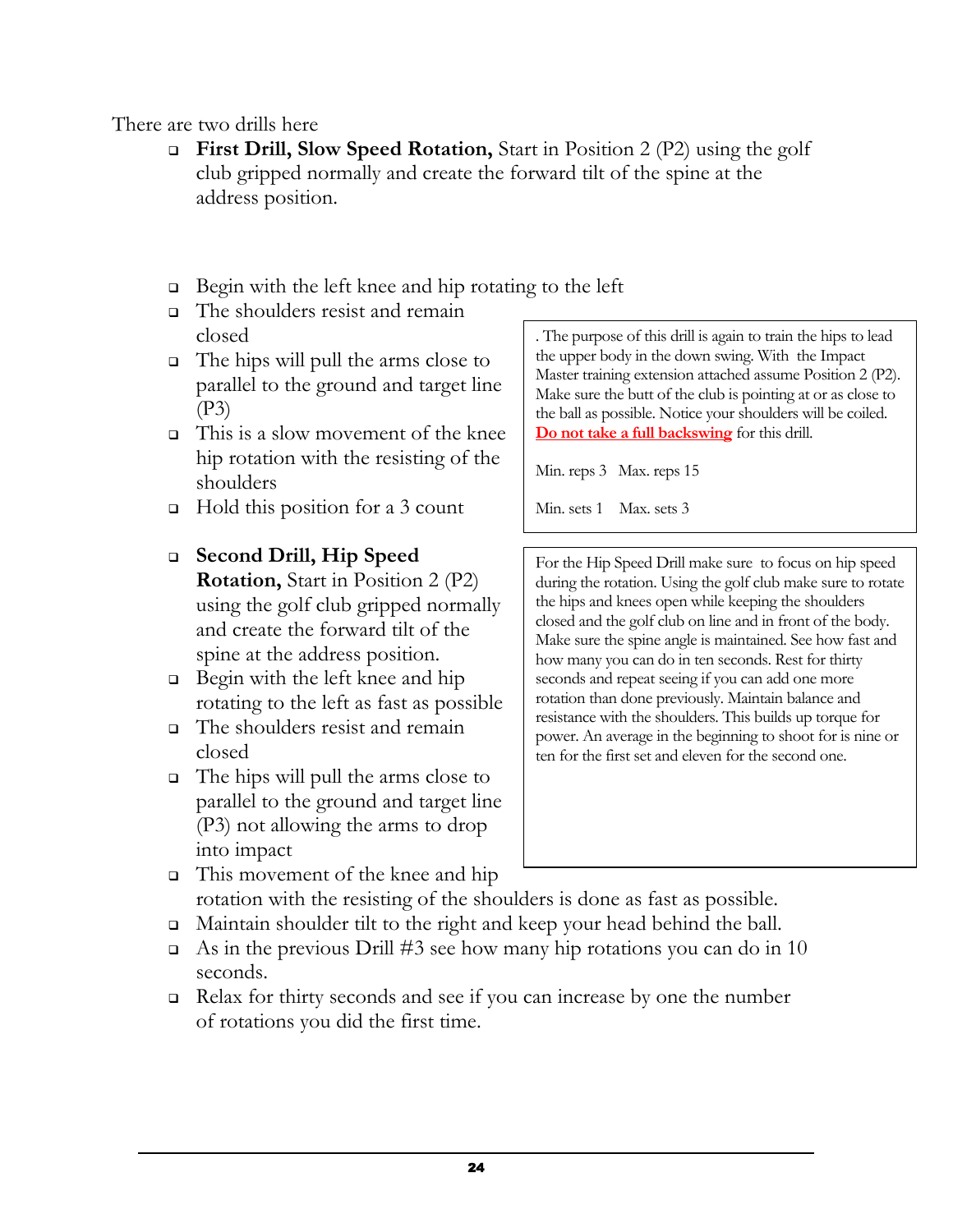# Skill # 3 The use of the **Shoulders**

### Drill  $\# 5 \rightarrow$  Shoulder Coil

Most golfers do not complete the coiling action of the shoulders leading to an incorrect back swing without any power.

Fig.18



The purpose of this drill is to teach the proper coiling of the shoulders. The correct coil leads to power and accuracy. Use the Impact Master wedge with the extension and put it across the shoulder line as in Fig. 18, club head forward and toward the target line. Extend your right arm and hand down. Be sure to tilt forward and to the right with a narrow stance. Keep weight balanced and on the balls of the feet.

Fig. 19



In Drill #5 make sure the focus is on the upper body and take the left shoulder out and around the spine. Avoid trying to take the left shoulder down to the ball.. Going down will create a reverse pivot. This drill helps to create coil for power and a positive loading move into the right side. Rotate slowly, holding the back swing for a three count..

Min. 3 reps Max. 15 reps

Min. 1 set Max 3 sets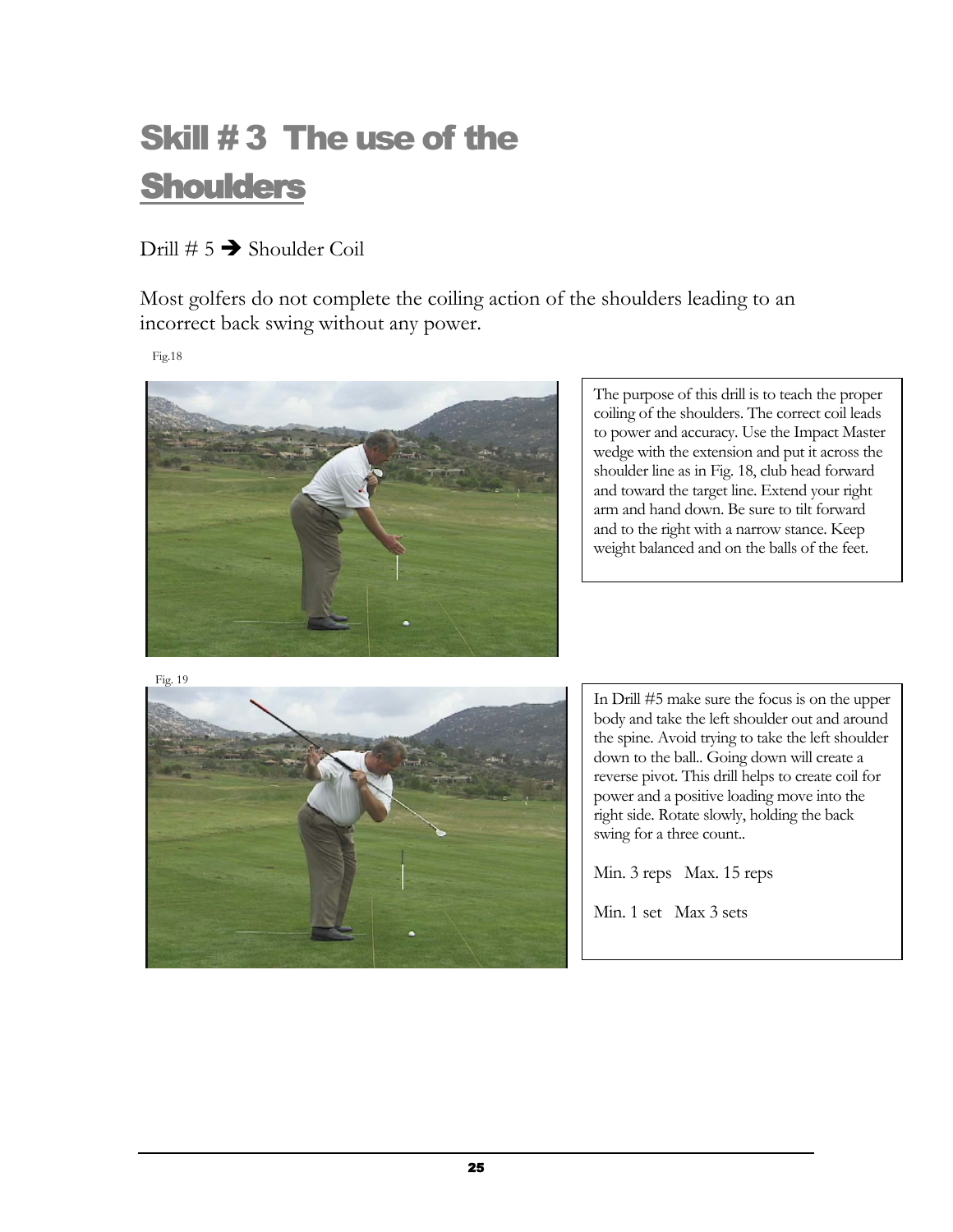The full swing coil is illustrated below showing how loaded into the right side you must get to create power.



Figure 20 We want to learn to coil and get into the right side. This is a braced right leg and coiled upper body as indicated by the student's shirt. This is as coiled as it gets. We must understand the importance of coil in the full swing

Start in the Address Position

- □ Place your Impact Master in front on your chest on the shoulder line.
- $\Box$  Hold the club in place with both hands crossing your chest
- Place another club inside the right foot line perpendicular to the target line.
- Coil the left shoulder outward with the rotation of the shoulders.
- The shoulders should coil parallel to the club inside the right foot.
- Rotate slowly and hold the finished back swing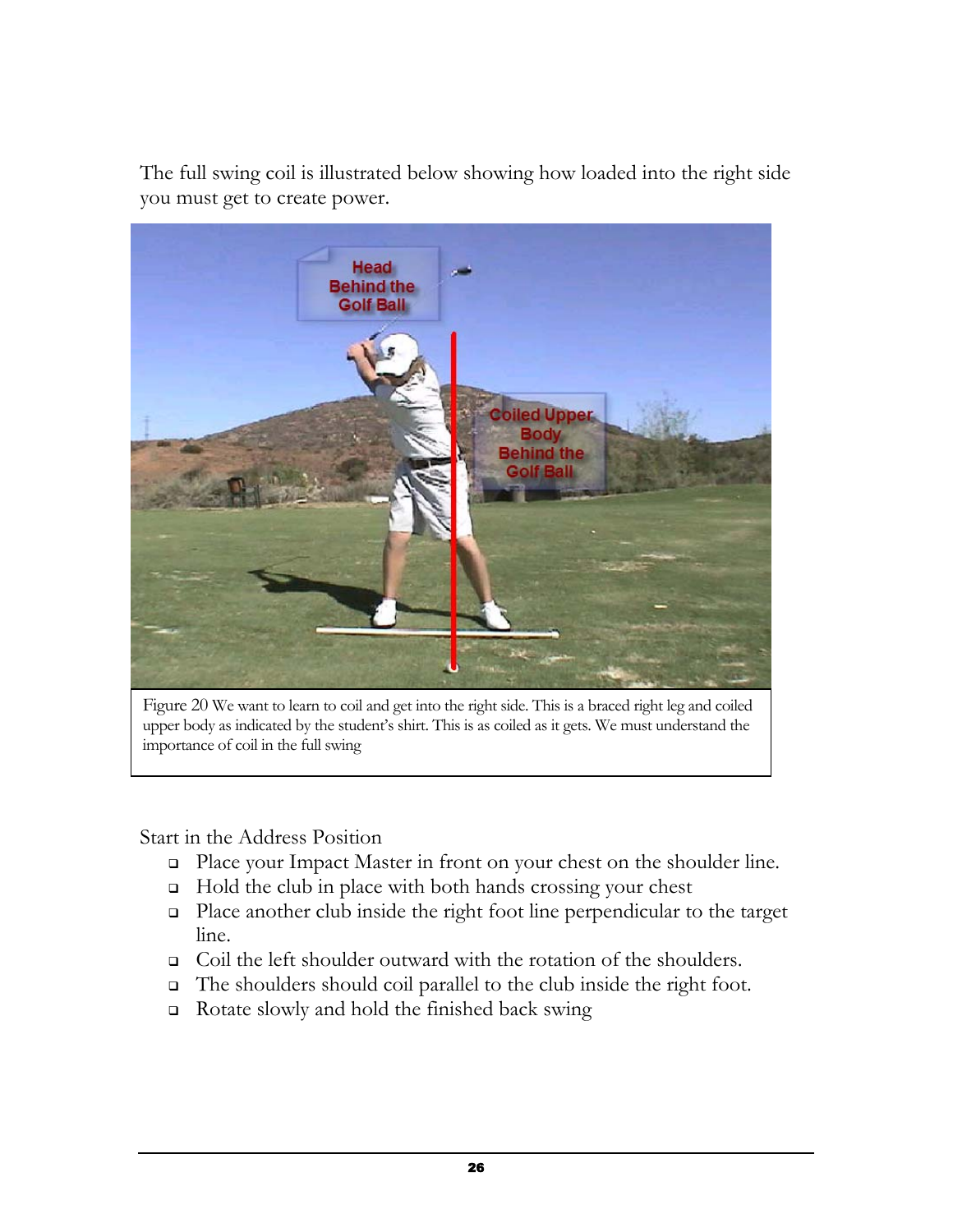# **Skill #3**

### Drill  $#6 \rightarrow$  Shoulder Release Drill

To properly strike the ball the shoulders will travel a more vertical movement through the impact area. This will keep the golfer from coming outside in by moving the shoulders too flat in the impact zone. This move is accomplished by first moving the hips to initiate the shoulder move.



The purpose of this drill is to properly teach you how to move your shoulders more vertically into the ball. This will eliminate the tendency to come outside in or over the top on the down swing. The starting position will be the same as in Fig. 19. Notice the back swing shoulder line is flat and not pointing at the ball line. See next picture in Fig. 21 and notice the shoulders are much more vertical. We find the tour players change this position  $28 - 35$  degrees depending on body and swing type.

Figure 21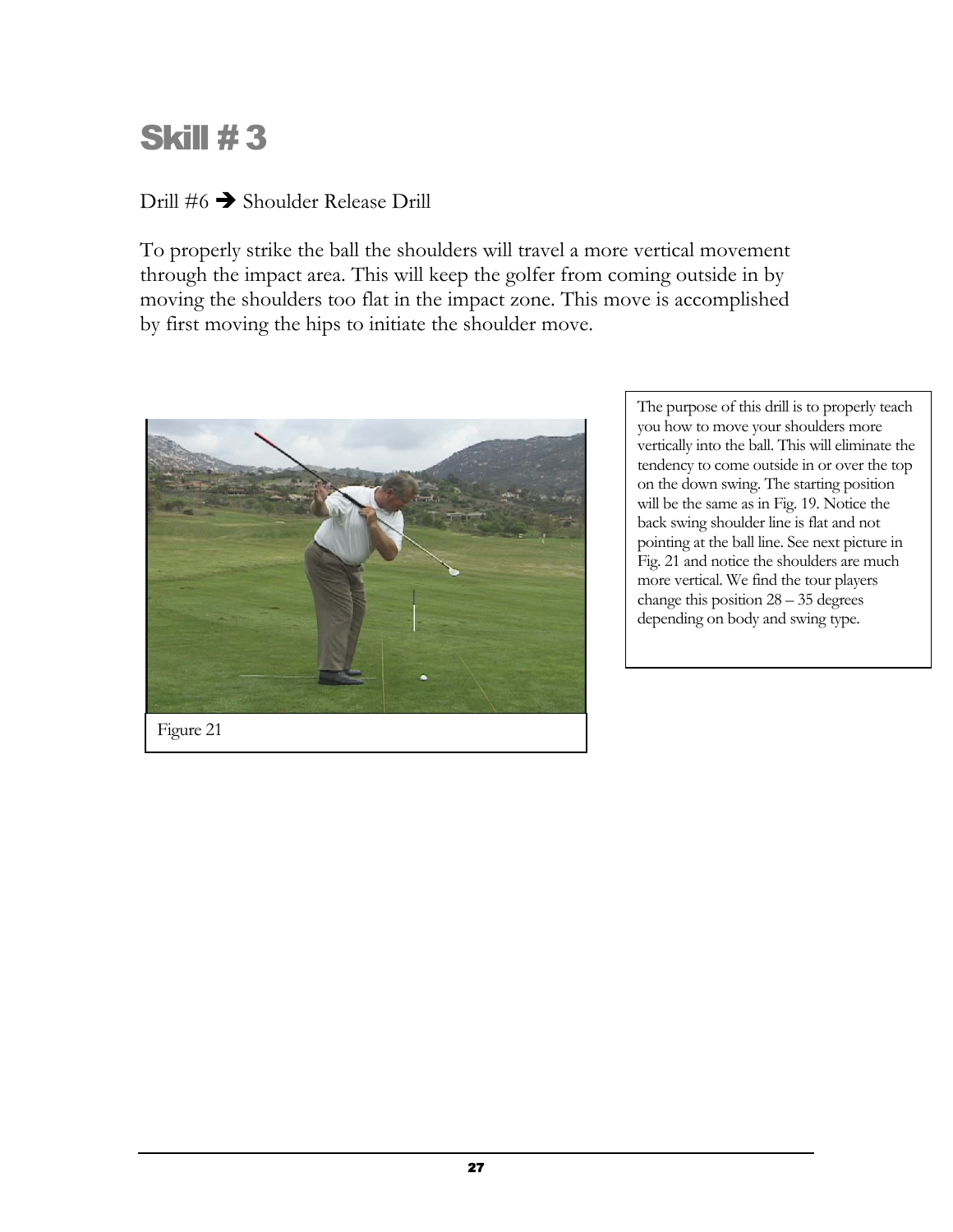

In Drill  $# 6$  it is important to stay in the spine angle with the lead of the left knee and hip rotating. The shoulders will follow and create a steeper more vertical angle coming into the ball automatically. Do this drill slowly and hold for a three count. Maintaining good balance is also a goal for this drill.

Min. 3 reps Max .15 reps

Min. 1 set Max 3 sets

# Skill #4 Getting Behind the Ball

### Drill # 8  $\rightarrow$  Right Hip Pivot

Learning to shift the weight correctly is sometimes misunderstood and creates over use of the hips in the beginning of the swing.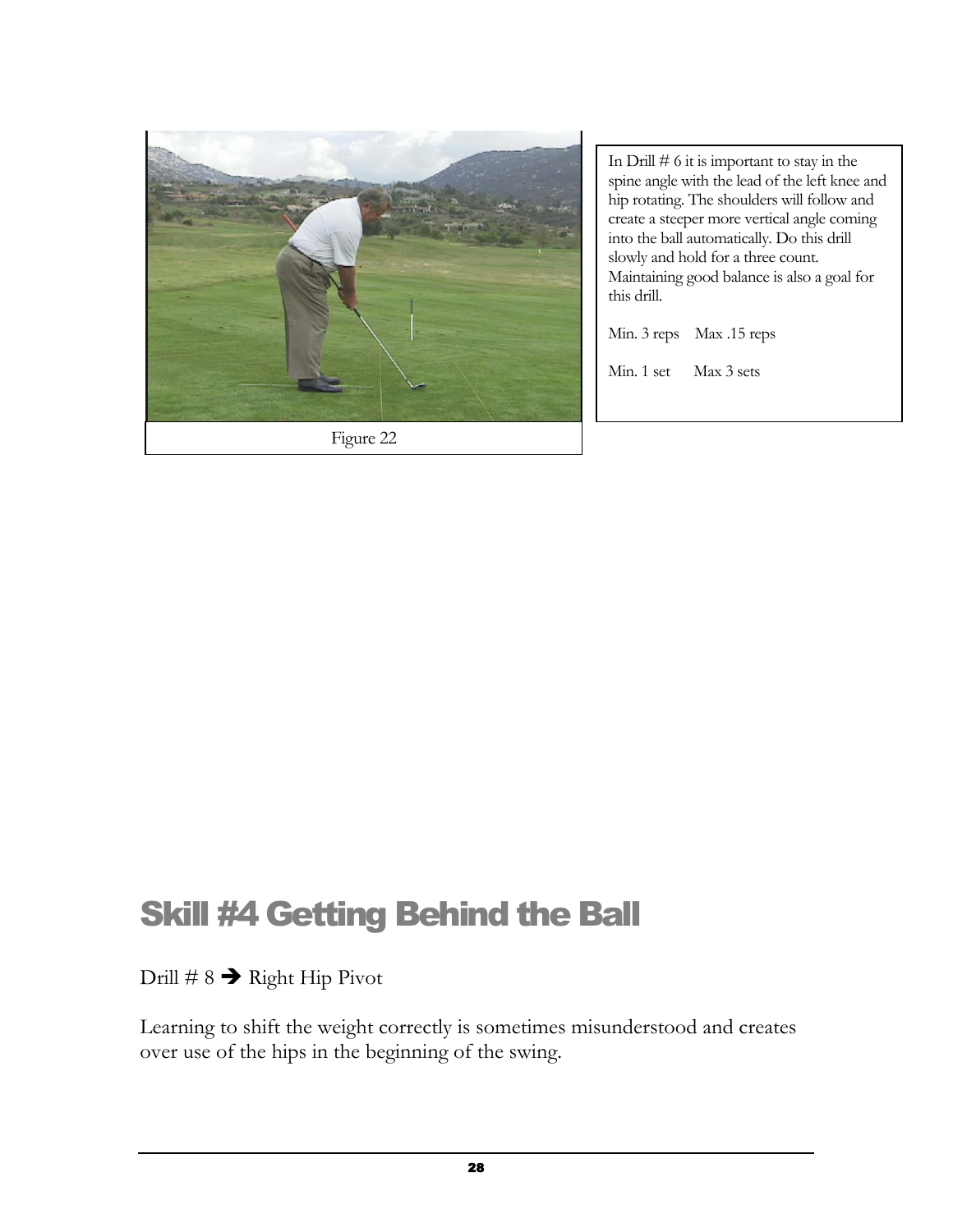

The purpose of this drill is to separate the movement between the shoulders and the hips at the beginning of the back swing. We want to move the shoulders first. Use the Impact Master wedge and extension. You can also use a medicine ball or practice shag bag.

In **Fig. 23**, from frame 1 to frame 2 the shoulders have initiated the back swing with the lower body remaining steady. The left shoulder coils slightly across the body with the arms and shaft following in that order. In frame 2, notice how the left arm is down and has moved approximately 45 degrees and remains extended. The right hip begins to receive the weight and the right knee maintains its flex. Maintain the tilted spine angle to the right side keeping the head behind the ball. In frame 3 as the shoulder increases the coil note the weight is starting to move into the right hip or the right side. At this point hold for a three count.

Min. reps 3 Max. reps 15

Min. sets 1 Max. sets.3